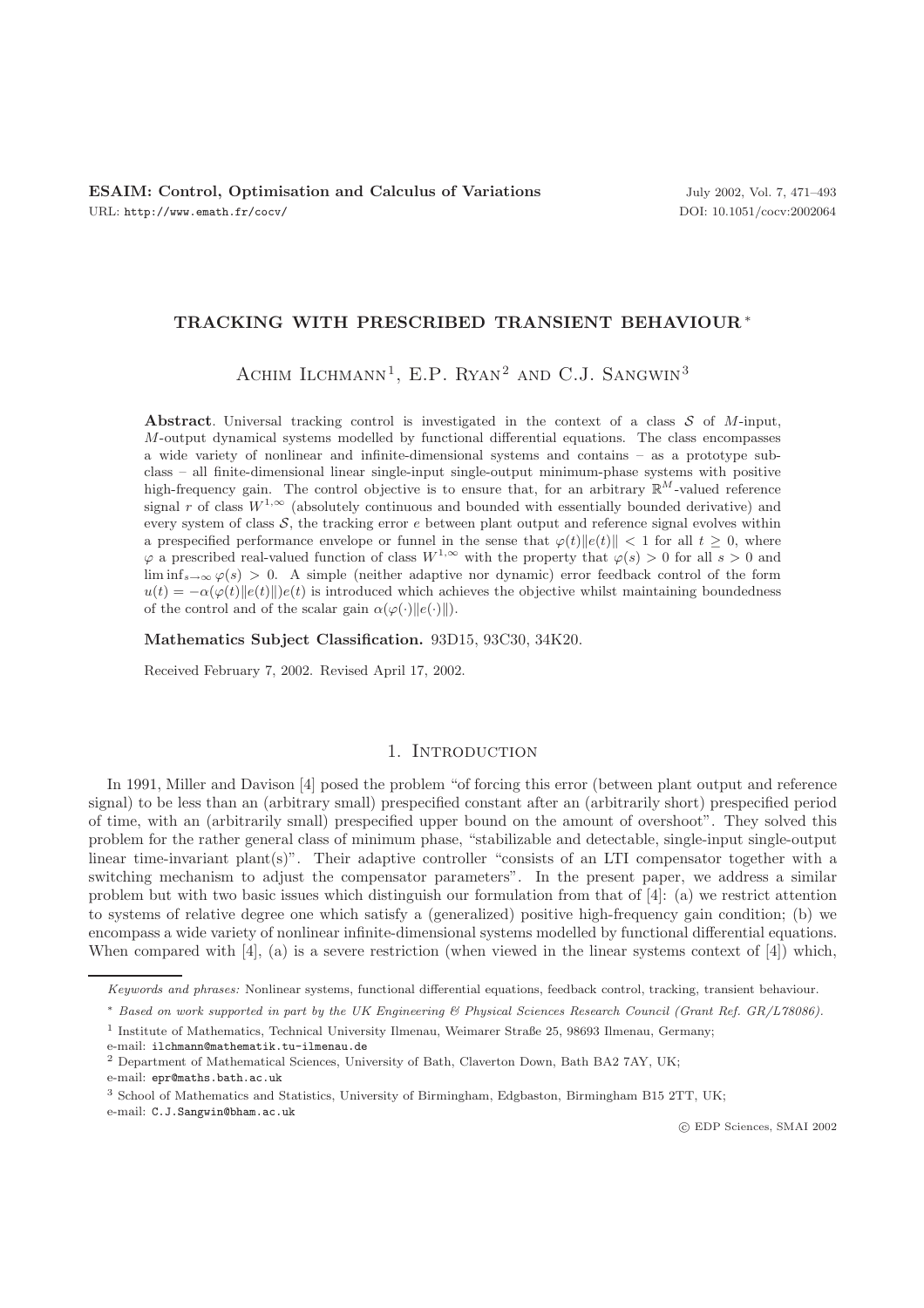however, is counterbalanced by (b), the generality and diversity of nonlinear and infinite-dimensional effects allowed in the current paper.

More specifically, our *class of systems* consists of infinite-dimensional, nonlinear M-input u, M-output y systems  $(p, f, T)$ , given by a controlled nonlinear functional differential equation of the form

$$
\dot{y}(t) = f(p(t), (Ty)(t), u(t)), \quad y|_{[-h,0]} = y^0 \in C([-h, 0]; \mathbb{R}^M)
$$
\n(1)

where, loosely speaking,  $h \geq 0$  quantifies the "memory" of the system, p may be thought of as a (bounded) disturbance term and T is a nonlinear causal operator. Whilst a full description of the system class S is postponed to Definition 3, we remark here that diverse phenomena are incorporated within the class including, for example, diffusion processes, delays (both point and distributed) and hysteretic effects. We also remark that the class S is closely related to that of [2]; however, in [2], knowledge of bounding functions relating to f and T is required in order to design an adaptive controller which ensures tracking with prescribed asymptotic accuracy (but which cannot ensure prescribed transient behaviour).

The class R of *reference signals* is the same as in [4], namely  $W^{1,\infty}(\mathbb{R}_{>0}; \mathbb{R}^{M})$  (locally absolutely continuous and bounded functions with essentially bounded derivative).



FIGURE 1. Prescribed performance funnel  $\mathcal{F}_{\varphi}$ .

We formulate the control problem in terms of a *performance funnel*  $\mathcal{F}_{\varphi}$ , where  $\varphi \in W^{1,\infty}(\mathbb{R}_{\geq 0}; \mathbb{R}_{\geq 0})$  is a prescribed function with  $\varphi(s) > 0$  for all  $s > 0$  and  $\liminf_{s \to \infty} \varphi(s) > 0$ . The reciprocal of  $\varphi$  determines the radius of the funnel:

$$
\mathcal{F}_{\varphi}: t \mapsto \left\{ e \in \mathbb{R}^M \middle| \varphi(t) \middle\| e \middle\| < 1 \right\},\
$$

the funnel itself being identified with the graph of the above set-valued map (see Fig. 1).

The *objective* is an  $(\mathcal{R}, \mathcal{S})$ -universal feedback control which, when applied to any system of the admissible class S with any reference signal of class  $\mathcal R$ , ensures that the tracking error e between plant output and reference signal evolves within the performance funnel  $\mathcal{F}_{\varphi}$  provided that the initial data is such that  $e(0) = y^0(0) - r(0) \in$  $\mathcal{F}_{\varphi}(0)$  (the latter condition is vacuous if  $\varphi(0) = 0$ ).

The *main result* of the paper is that the tracking objective is achieved by a simple (neither adaptive, nor dynamic) time-varying error feedback of the form

$$
u(t) = -\alpha(\varphi(t) \|e(t)\|) e(t), \qquad e(t) = y(t) - r(t), \tag{2}
$$

where  $\alpha : [0,1) \to \mathbb{R}_{\geq 0}$  is any continuous, unbounded injection: for example,  $\alpha(s)=1/(1-s)$ , in which case the control takes a strikingly simple form  $u(t) = -[1 - \varphi(t) ||e(t||]^{-1} e(t)$ .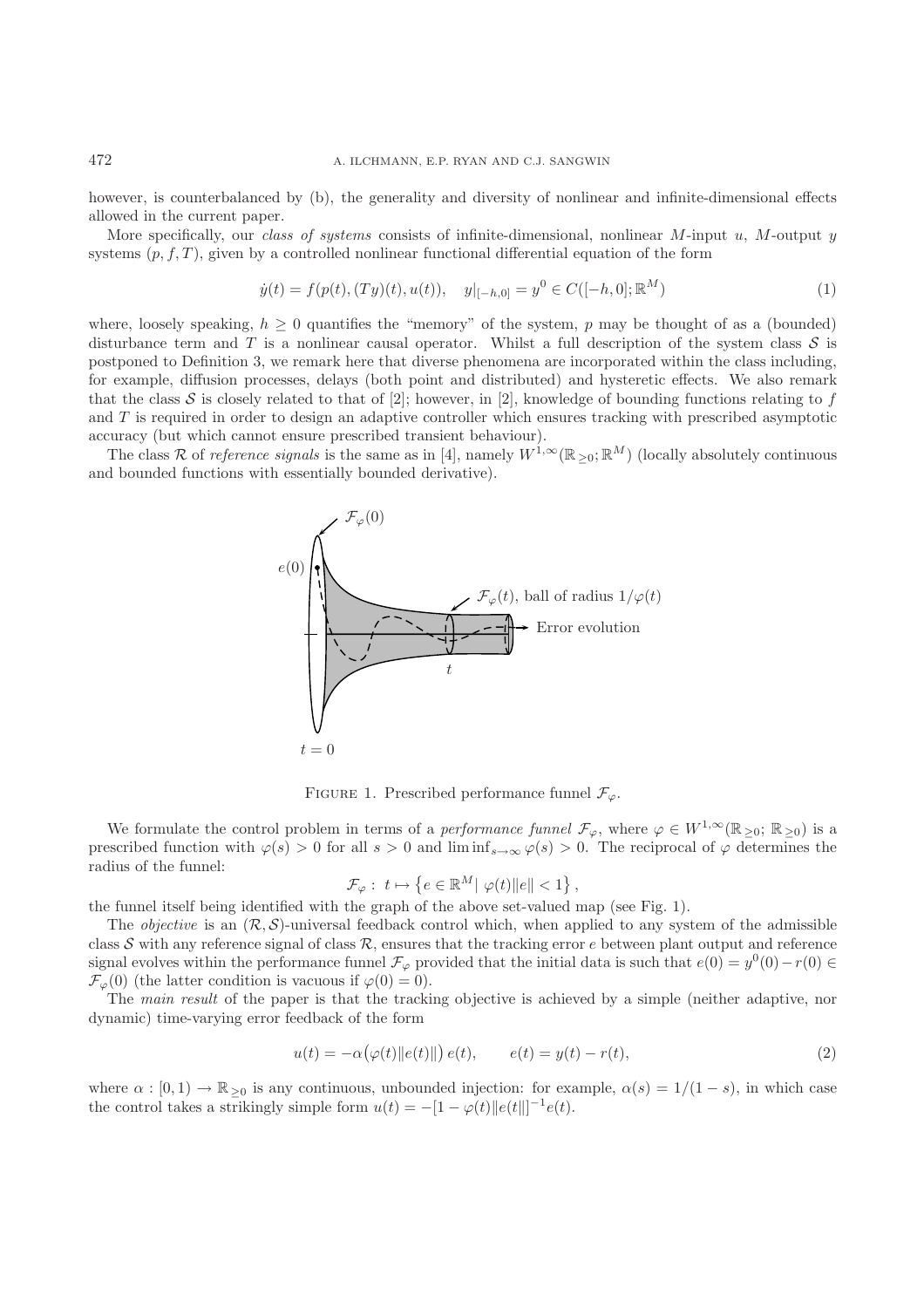Underlying the "funnel controller" (2) is the simple idea that, if  $e(t)$  approaches the funnel boundary, then the gain  $\alpha(\varphi(t)||e(t)||)$  increases: this feature, in conjunction with a high-gain property of the underlying system class, precludes boundary contact. Moreover, in all cases, the gain (and the control) remains bounded and  $e(\cdot)$ is bounded away from the funnel boundary.





The proposed controller (2) also tolerates *output measurement disturbance* n, provided that the disturbance belongs to the same function class as the reference signals. With reference to Figure 2, the disturbed error signal is then  $e = (y + n) - r = y - (r - n)$ . Therefore, from a strictly analytical viewpoint, in the presence of output disturbances of class  $W^{1,\infty}(\mathbb{R}_{\geq 0}; \mathbb{R}^M)$ , the disturbance-free analysis is immediately applicable on replacing the reference signal r by the signal  $r - n$ . Even though the reference signal r and disturbance signal n are assumed to be of the same class, practically, these signals might be distinguished by their respective spectra (n typically having "high-frequency" content). Moreover, from a practical viewpoint, one might reasonably expect that the disturbance n is "small"; if an *a priori* bound on the magnitude of the disturbance is available, then the asymptotic radius of the funnel should be chosen to be commensurate with that bound.

We close this introduction with some remarks on notation.

|                  | $\mathbb{R}_{\geq 0} := [0, \infty);$                                                                                                                          |
|------------------|----------------------------------------------------------------------------------------------------------------------------------------------------------------|
|                  | $\mathbb{C}_+$ the open right half complex plane;                                                                                                              |
| $\mathbb{C}_{-}$ | the open left half complex plane;                                                                                                                              |
|                  | $  x   := \sqrt{\langle x, x \rangle}$ , the Euclidean norm $x \in \mathbb{R}^N$ ;                                                                             |
|                  | $\mathbb{B}_r^N(x) := \{y \in \mathbb{R}^N \mid   x - y   < r\}$ , open ball of radius $r > 0$ centred at $x \in \mathbb{R}^N$ ;                               |
|                  | $\mathbb{B}_r^N := \mathbb{B}_r^N(0);$                                                                                                                         |
|                  | $\overline{A}$ closure of $A \subset \mathbb{R}^N$ ;                                                                                                           |
|                  | $C(I;\mathbb{R}^N)$ set of continuous functions $I \to \mathbb{R}^N$ , $I \subset \mathbb{R}$ an interval;                                                     |
|                  | $AC_{\text{loc}}(I;\mathbb{R}^N)$ set of locally absolutely continuous functions $I \to \mathbb{R}^N$ , $I \subset \mathbb{R}$ an interval;                    |
|                  | $L^{\infty}(I;\mathbb{R}^N)$ space of measurable essentially bounded functions $I \to \mathbb{R}^N$ with the following                                         |
|                  | norm;                                                                                                                                                          |
|                  | $  x  _{\infty}$ := ess-sup <sub>teI</sub> $  x(t)  $ ;                                                                                                        |
|                  | $L^{\infty}_{loc}(I;\mathbb{R}^N)$ space of measurable, locally essentially bounded functions $I \to \mathbb{R}^N$ ;                                           |
|                  | $W^{1,\infty}(I;\mathbb{R}^N)$ space of bounded functions $x \in AC_{\text{loc}}(I;\mathbb{R}^N)$ with derivative $\dot{x} \in L^{\infty}(I;\mathbb{R}^N)$ and |
|                  | the following norm;                                                                                                                                            |
|                  | $  x  _{1,\infty}$ := $  x  _{\infty} +   \dot{x}  _{\infty}$ ;                                                                                                |
|                  | $x _I$ restriction of $x: I \to \mathbb{R}^N$ to $J \subset I$ .                                                                                               |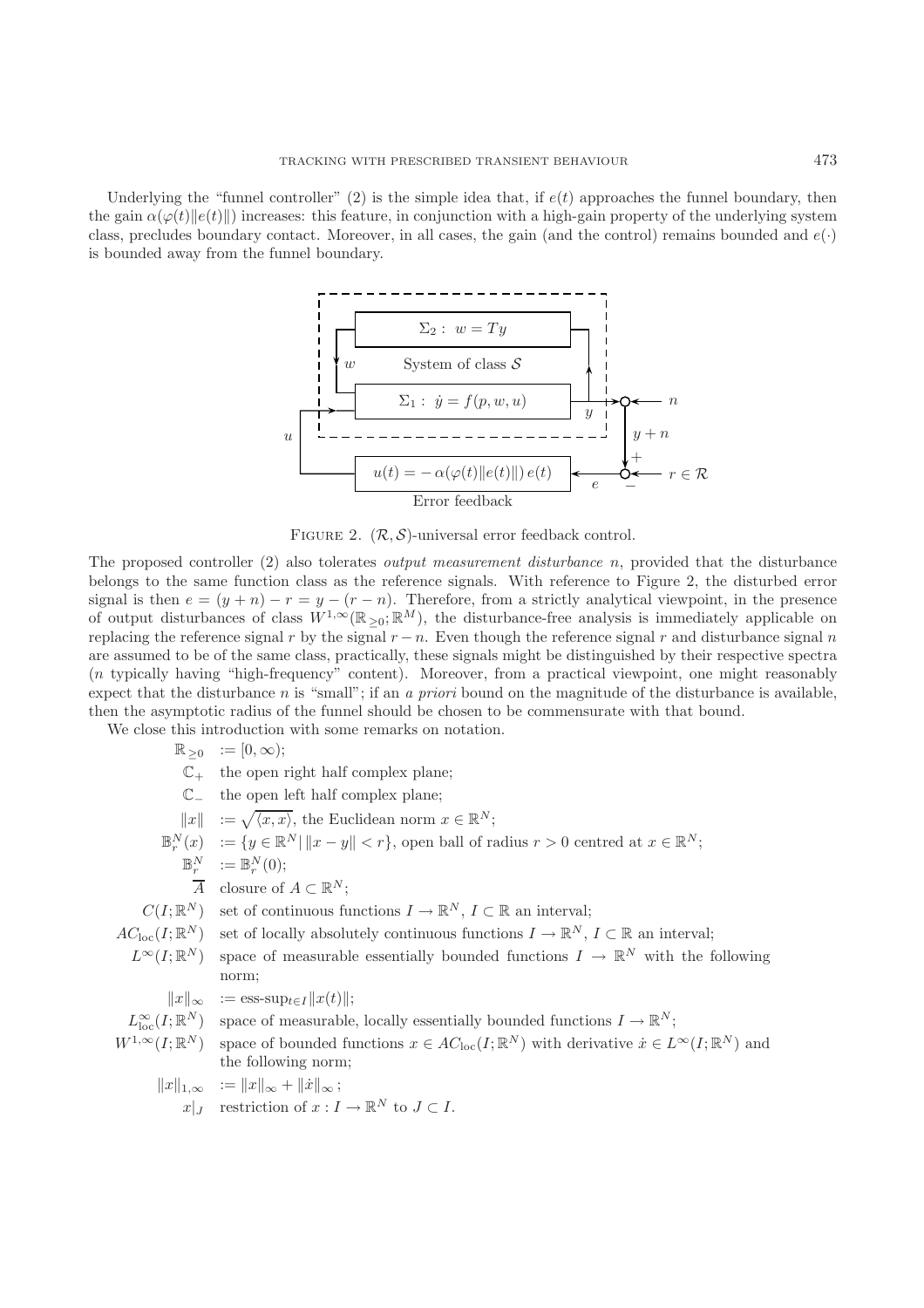#### 2. The class of systems

Here, we make precise the underlying class of systems of form  $(1)$ , characterized by a triple  $(p, f, T)$ . We first define the class of operators  $T$ .

**Definition 1. Operator class T.** An operator T is said to be of class T if, and only if, for some  $h \geq 0$  and  $N,Q \in \mathbb{N}$ , the following hold:

- 1.  $T: C([-h, \infty); \mathbb{R}^N) \to L^{\infty}_{loc}(\mathbb{R}_{\geq 0}; \mathbb{R}^Q);$
- 2. for every  $\delta > 0$ , there exists  $\Delta > 0$  such that, for all  $x \in C([-h,\infty);\mathbb{R}^N)$ ,

$$
\sup_{t\in[-h,\infty)}\|x(t)\|\leq \delta\quad\Longrightarrow\quad \|(Tx)(t)\|\leq \Delta\quad\text{for almost all }t\geq 0;
$$

3. for all  $t \in \mathbb{R}_+$ , the following hold:

(a) for all  $x, \xi \in C([-h, \infty); \mathbb{R}^N)$ ,

$$
x(\cdot) \equiv \xi(\cdot)
$$
 on  $[-h, t]$   $\implies$   $(Tx)(s) = (T\xi)(s)$  for almost all  $s \in [0, t]$ ;

(b) for all continuous  $\zeta : [-h, t] \to \mathbb{R}^N$ , there exist  $\tau, \delta, c > 0$  such that, for all  $x, \xi \in C([-h, \infty); \mathbb{R}^N)$  with  $x|_{[-h,t]} = \zeta = \xi|_{[-h,t]}$  and  $x(s), \xi(s) \in \mathbb{B}_{\delta}(\zeta(t))$  for all  $s \in [t, t + \tau]$ ,

ess-sup<sub>s\in[t,t+\tau]</sub> 
$$
||(Tx)(s) - (T\xi)(s)|| \leq c \sup_{s\in[t,t+\tau]} ||x(s) - \xi(s)||
$$
.

### **Remarks 2.**

- (i) Property 3a is an assumption of causality.
- (ii) Property 3b is a technical assumption on  $T$  of a "locally Lipschitz" nature.
- (iii) Let  $T \in \mathcal{T}$  and  $t \geq 0$ . Given  $x \in C([-h,t);\mathbb{R}^N)$ , let  $x^e$  denote an arbitrary extension of x to  $C([-h,\infty);\mathbb{R}^N)$ . By virtue of Property 3a,  $Tx^e|_{[0,t)}$  is uniquely determined by the function x in the sense that the former is independent of the extension  $x^e$  chosen for the latter. Expanding on this observation, we will adopt the following notational convention. For  $s \in [0, t)$ , we simply write  $(Tx)(s)$  in place of  $(Tx^e)(s)$  (where  $x^e \in C([-h,\infty);\mathbb{R}^N)$  is any continuous extension of x).
- (iv) For each  $\omega \in \mathbb{R}$ , let  $S_{\omega}$  denote the shift operator given by  $(S_{\omega}x)(t) := x(t + \omega)$  for all  $t \in \mathbb{R}$ . Then

$$
T \in \mathcal{T} \quad \Longrightarrow \quad S_{\omega} T S_{-\omega} \in \mathcal{T} \quad \text{for all} \quad \omega \ge 0. \tag{3}
$$

Now, we define the class of systems underlying the paper.

**Definition 3. System class S.** S is the class of nonlinear M-input u, M-output y systems  $(p, f, T)$ , given by a controlled nonlinear functional differential equation of the form (1), where  $h \geq 0$  quantifies the "memory" of the system and, for some  $P, Q \in \mathbb{N}$ ,

- 1.  $p \in L^{\infty}(\mathbb{R}; \mathbb{R}^P);$
- 2.  $f : \mathbb{R}^P \times \mathbb{R}^Q \times \mathbb{R}^M \to \mathbb{R}^M$  is continuous;
- 3. for every non-empty compact set  $\mathcal{C} \subset \mathbb{R}^P \times \mathbb{R}^Q$  and sequence  $(u_n) \subset \mathbb{R}^M \setminus \{0\}$ , the following property (akin to radial unboundedness or weak coercivity) holds:

$$
||u_n|| \to \infty \text{ as } n \to \infty \implies \min_{(v,w)\in\mathcal{C}} \frac{\langle u_n, f(v,w,u_n)\rangle}{||u_n||} \to \infty \text{ as } n \to \infty;
$$
 (4)

4. 
$$
T: C([-h, \infty); \mathbb{R}^M) \to L^{\infty}_{loc}(\mathbb{R}_{\geq 0}; \mathbb{R}^Q)
$$
 is of class  $T$ .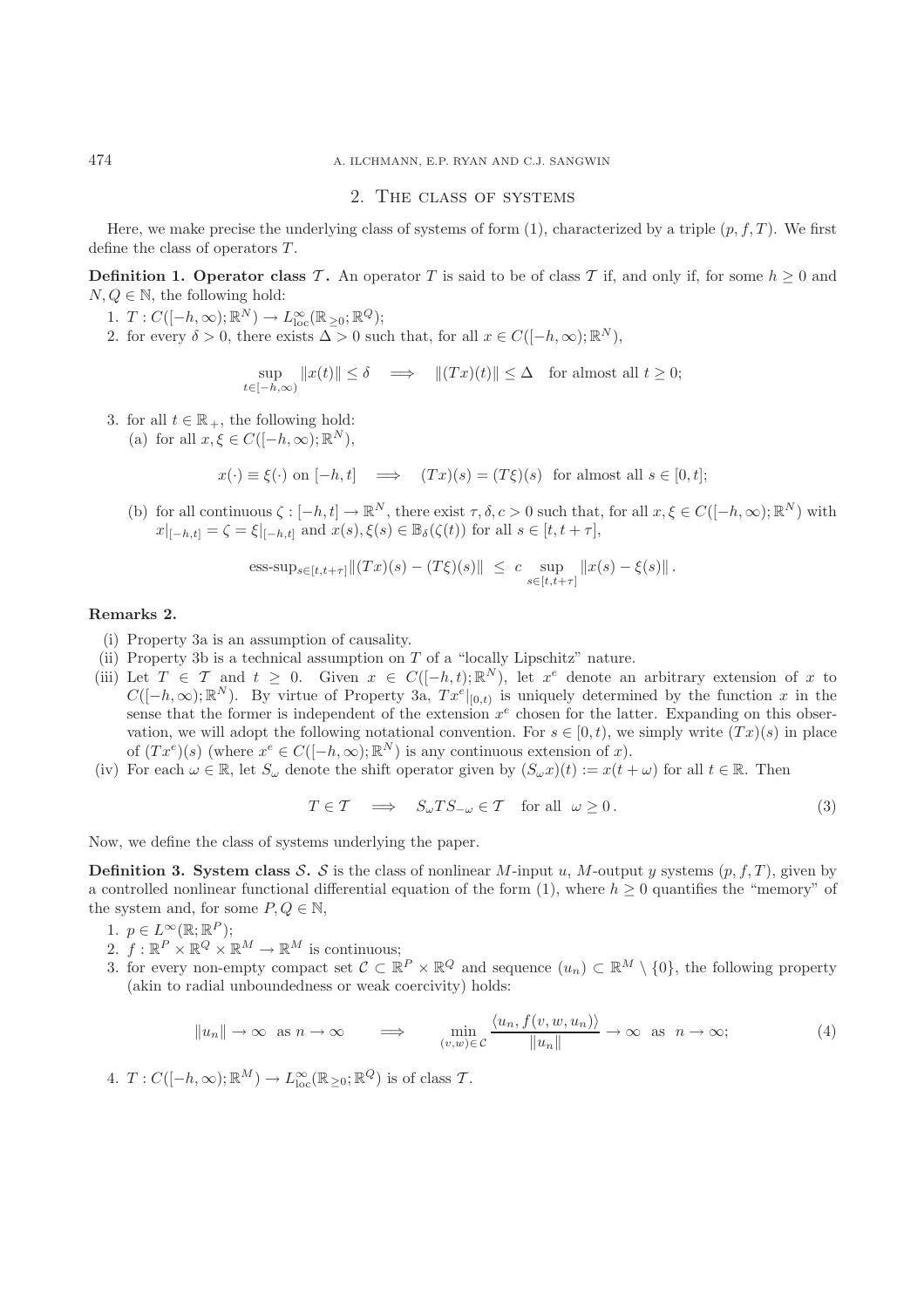# **Remarks 4.**

- (i) Property 3 of Definition 3 generalizes the positive "high-frequency gain" concept in linear systems, as will be discussed in Section 4.1.
- (ii) It is straightforward to show that a necessary and sufficient condition for Property 3 of Definition 3 to hold is that, for  $\mathbb{S}^{M-1} := \{u \in \mathbb{R}^M \mid ||u|| = 1\}$  and for every compact set  $\mathcal{C} \subset \mathbb{R}^P \times \mathbb{R}^Q$ , the continuous function  $\gamma_{\mathcal{C}} : \mathbb{R}_{\geq 0} \to \mathbb{R}$ , defined below, has the following property:

$$
\min_{(u,v,w)\in\mathbb{S}^{M-1}\times\mathcal{C}}\langle u,f(v,w,su)\rangle=:\gamma_{\mathcal{C}}(s)\to\infty\qquad\text{as }s\to\infty.
$$
\n(5)

(iii) An important consequence of Property 3 and Remark (ii) above is that, for every non-empty compact set  $\mathcal{C} \subset \mathbb{R}^P \times \mathbb{R}^Q$ ,

$$
\langle e, f(v, w, -ke) \rangle \le -\gamma_{\mathcal{C}}(k||e||) ||e|| \quad \text{for all } (v, w; e, k) \in \mathcal{C} \times \mathbb{R}^M \times \mathbb{R}.
$$
 (6)

This anticipates the rôle of  $\gamma_c$  in Lypunov-type analyses in later proofs.

(iv) Suppose that  $(p, f, T)$  satisfies Properties 1, 2, 4 of Definition 3, but instead of Property 3 we have: *3a. there exists* known, *symmetric, positive-definite*  $G \in \mathbb{R}^{M \times M}$  *such that, for every non-empty compact set*  $\mathcal{C} \subset \mathbb{R}^P \times \mathbb{R}^Q$  *and sequence*  $(u_n) \subset \mathbb{R}^M \setminus \{0\}$ *, the following property holds:* 

$$
||u_n||_G \to \infty \text{ as } n \to \infty \implies \min_{(v,w)\in C} \frac{\langle u_n, Gf(v,w,u_n) \rangle}{||u_n||_G} \to \infty \text{ as } n \to \infty,
$$
 (7)

*where*  $||u||_G := ||G^{\frac{1}{2}}u||$  *for all*  $u \in \mathbb{R}^M$ *.* 

We show that no additional generality results if Property 3 is replaced by Property 3a (in which case, one simply replaces the norm  $\|\cdot\|$  in (2) by the "G-induced" norm  $\|\cdot\|_G$ ). Defining  $\hat{f} : (v, w, \hat{u}) \mapsto \hat{f}(v, w, \hat{u}) := G^{\frac{1}{2}}f(v, w, G^{-\frac{1}{2}}\hat{u}),$  we have

$$
\frac{\langle \hat{u}, \hat{f}(v, w, \hat{u}) \rangle}{\|\hat{u}\|} = \frac{\langle u, Gf(v, w, u) \rangle}{\|u\|_G} \quad \text{for all } (\hat{u}, v; w) = \left(G^{\frac{1}{2}}u, v; w\right) \in \mathcal{C} \times \mathbb{R}^M.
$$

Therefore (7) implies that  $\hat{f}$  has Property 3 of Definition 3. Defining  $\hat{T} \in \mathcal{T}$  by  $\hat{T} := TG^{-\frac{1}{2}}$ , it follows that  $(p, \hat{f}, \hat{T})$  is of class S. Under the coordinate transformations  $\hat{y} = G^{\frac{1}{2}}y$  and  $\hat{u} = G^{\frac{1}{2}}u$ , (1) is equivalent to

$$
\dot{\hat{y}}(t) = \hat{f}(p(t), (\hat{T}\hat{y})(t), \hat{u}(t)), \quad \hat{y}|_{[-h,0]} = \hat{y}^0 \in C([-h,0];\mathbb{R}^M).
$$
\n(8)

Hence, application of the control  $\hat{u}(t) = -\alpha(\varphi(t) ||\hat{e}(t) ||)\hat{e}(t)$  to (8), with reference signal  $\hat{r} = G^{\frac{1}{2}}r \in \mathcal{R}$ , is equivalent to applying  $u(t) = -\alpha(\varphi(t) \|e(t)\|_G) e(t)$  to (1) with reference signal  $r \in \mathcal{R}$ .

# 3. Control objectives

The overall control objective is twofold in nature. The *primary objective* may be summarized as that of tracking with prescribed asymptotic accuracy. Precisely, given  $\lambda > 0$ , a control strategy is sought which, for each system  $(p, f, T)$  of class S and every reference signal  $r \in W^{1,\infty}(\mathbb{R}_{\geq 0}; \mathbb{R}^M)$ , when applied to (1) achieves the following: for all (admissible) initial data, the initial-value problem for the closed-loop system has a solution, every solution can be maximally extended, every maximal solution is forward complete, bounded and such that  $||e(t)|| < \lambda$  for all t sufficiently large, where  $e(t) := y(t) - r(t)$  denotes the tracking error. The *secondary objective* pertains to transient behaviour: in addition to achieving the primary objective, the control should shape the error transient in the sense that the evolution of the tracking error is required to satisfy prescribed constraints.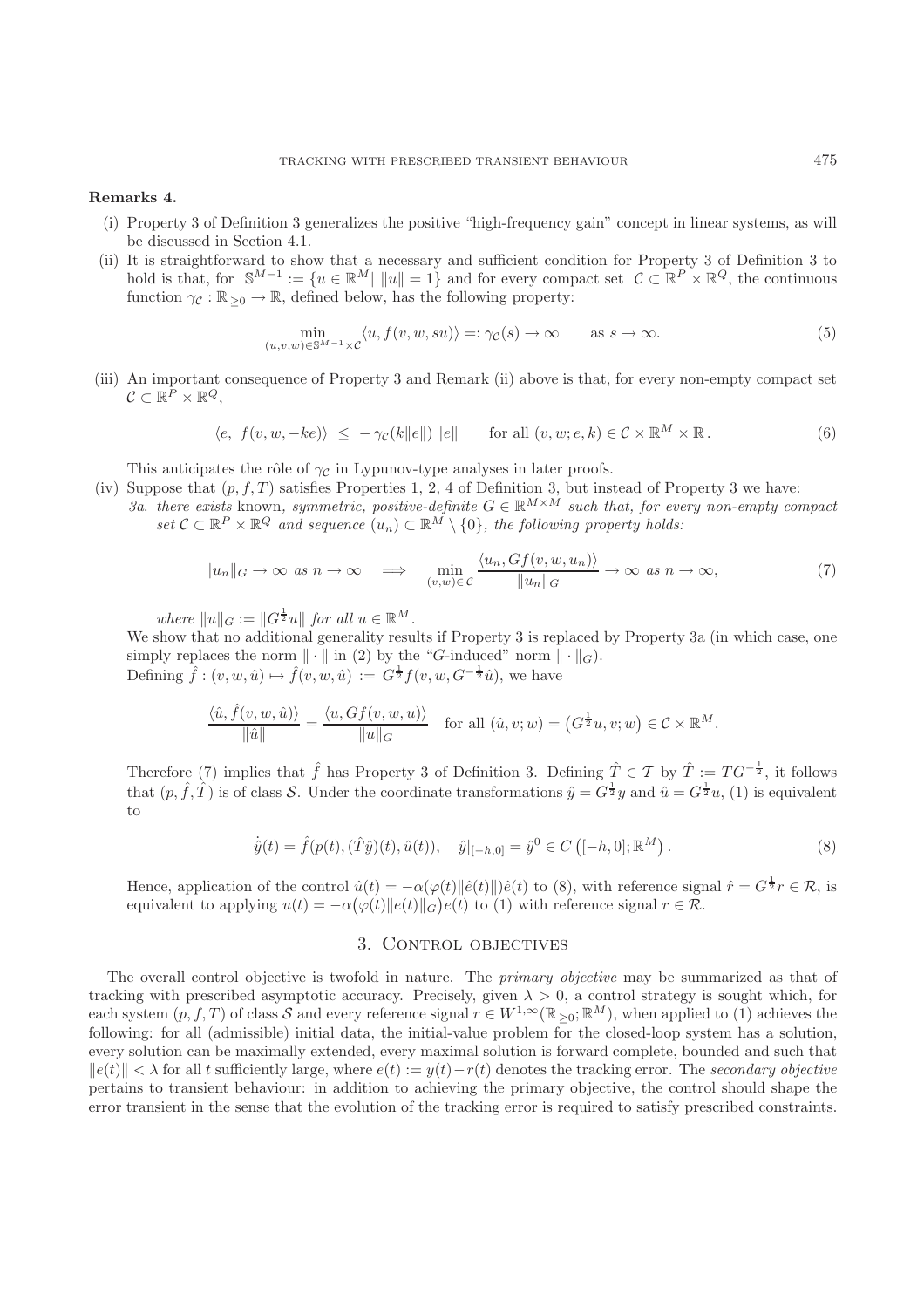We capture both objectives by the requirement that, under feedback control, the tracking error e should be such that  $\varphi(t) \|e(t)\| < 1$  for all  $t \geq 0$ , where  $\varphi \in W^{1,\infty}(\mathbb{R}_{\geq 0}; \mathbb{R}_{\geq 0})$  is a prescribed function with  $\varphi(s) > 0$  for all  $s > 0$ . For example, for  $\lambda > 0$ ,  $\tau > 0$  and  $\varepsilon \in (0, 1)$ , the choice

$$
t \mapsto \varphi(t) = \frac{t}{([1 - \varepsilon]t + \varepsilon\tau)\lambda} \tag{9}
$$

corresponds to an overall objective of attaining prescribed tracking accuracy  $\lambda > 0$  in prescribed time  $\tau > 0$ .



Figure 3. Typical funnel radius.

In summary and with reference to Figures 1 and 3, the control objective can be viewed in terms of a performance funnel

$$
\mathcal{F}_{\varphi}: t \mapsto \left\{ e \in \mathbb{R}^M \middle| \varphi(t) \middle\| e \middle\| < 1 \right\},\
$$

the radius of which is determined by the reciprocal of a prescribed function  $\varphi \in W^{1,\infty}(\mathbb{R}_{\geq 0}; \mathbb{R}_{\geq 0})$  with  $\varphi(s) > 0$ for all  $s > 0$ : a control is sought which, when applied to any system of class S with any reference signal r of class  $W^{1,\infty}(\mathbb{R}_{\geq 0}; \mathbb{R}^M)$  and with initial data satisfying  $\varphi(0) \|y^0(0) - r(0)\| < 1$ , ensures that the tracking error  $e = y - r$  evolves within the funnel  $\mathcal{F}_{\varphi}$ .

Reiterating remarks made in the Introduction, the main result of the paper is that the control objective is achieved by a feedback strategy of form (2), where  $\alpha : [0,1) \to \mathbb{R}_{\geq 0}$  is any continuous, unbounded injection. Note that:

- (a) if  $\varphi(0) = 0$ , then the constraint on the initial data is vacuous and so the results are global;
- (b) if  $\varphi(0) > 0$ , then the initial data has to satisfy  $||e(0)|| < 1/\varphi(0)$  and so the results are of a semi-global nature. Such a semi-global control may arise from a requirement for maximal *error overshoot*. For example, if for some  $\delta > 0$  one requires  $||e(t)|| < ||e(0)|| + \delta$  for all  $t \ge 0$ , then one has to choose  $\varphi$  of the admissible class with  $(1/\varphi(0)) \in (||e(0)||, ||e(0)|| + \delta]$  and  $(1/\varphi(t)) \leq ||e(0)|| + \delta$  for all  $t \geq 0$ . Then the feedback control will ensure that  $||e(t)|| < ||e(0)|| + \delta$  for all  $t \geq 0$ .

## 4. SUB-CLASSES OF  $S$

Here, we highlight some particular sub-classes of the general system class  $S$ .

#### 4.1. **The finite-dimensional linear prototype**

Consider the prototype class of finite-dimensional, real, linear, minimum-phase,  $M$ -input  $(u(t))$ , M-output  $(y(t))$  systems of the form

$$
\begin{aligned}\n\dot{x}(t) &= Ax(t) + Bu(t), \ x(0) = x^0, \\
y(t) &= Cx(t),\n\end{aligned}\n\quad \text{det}\n\begin{bmatrix}\nsI_n - A \ B \\ C \end{bmatrix}\n\neq 0 \ \forall s \in \overline{\mathbb{C}}_+, \ (CB)^T + CB > 0,\n\tag{10}
$$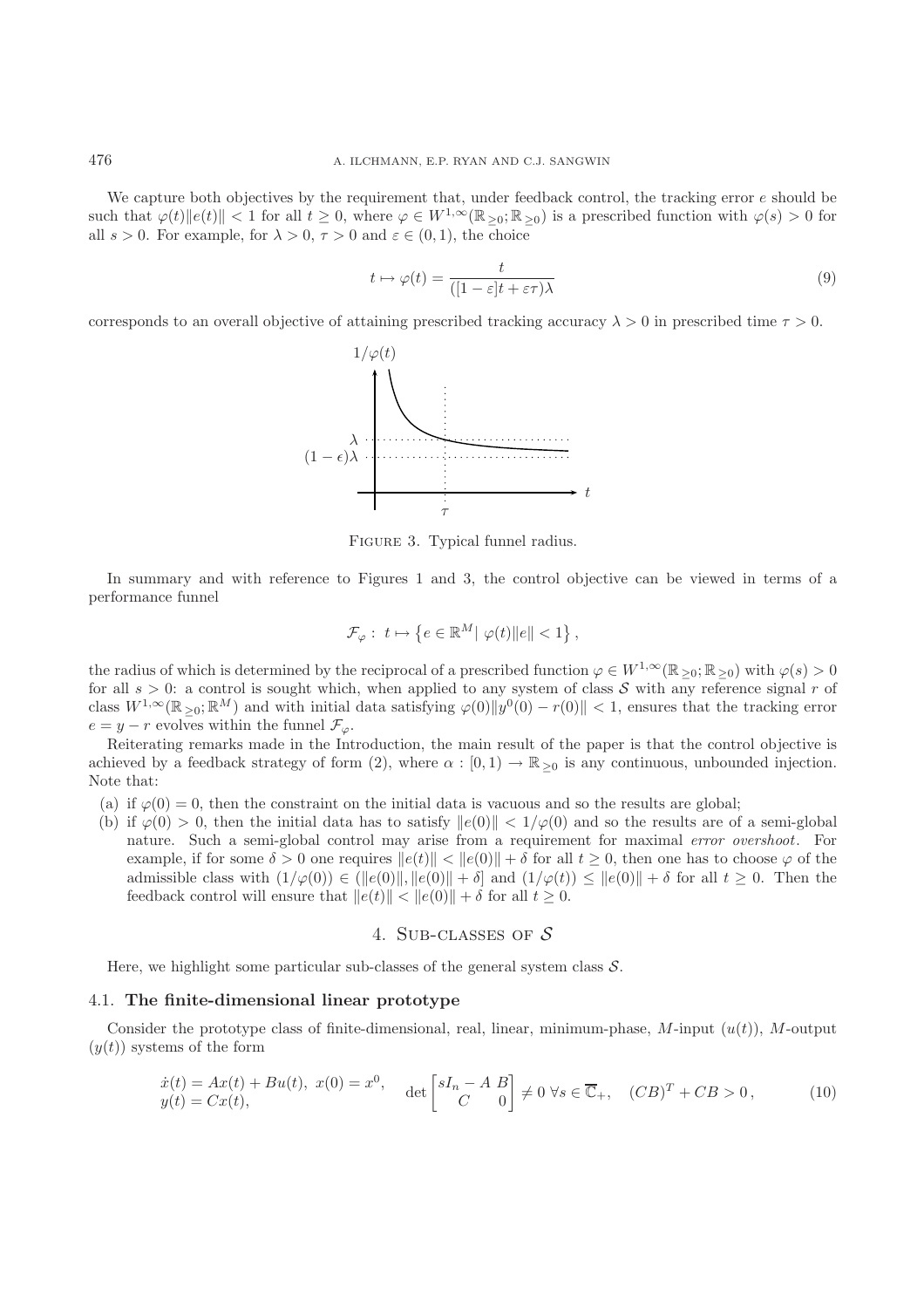with  $x(t) \in \mathbb{R}^N$  (N arbitrary) and real matrices  $A, B, C$  of conforming formats. In (10), the condition on the determinant characterizes the minimum-phase assumption; the second condition requires the high-frequency gain  $CB \in \mathbb{R}^{M \times M}$  to have positive definite symmetric part. Since the latter ensures invertibility of  $CB$ , which gives  $\mathbb{R}^N = \text{im } B \oplus \text{ker } C$ , there exists  $V \in \mathbb{R}^{N \times (N-M)}$ , with  $\text{im } V = \text{ker } C$ , such that the coordinate transformation

$$
x \mapsto \begin{bmatrix} y \\ z \end{bmatrix} := S^{-1}x
$$
 where  $S := \begin{bmatrix} B(CB)^{-1} : V \end{bmatrix}$ 

takes (10) into the equivalent form

$$
\begin{aligned}\n\dot{y}(t) &= A_1 y(t) + A_2 z(t) + CB \, u(t), \, y(0) = y^0, \, (CB)^T + CB > 0, \\
\dot{z}(t) &= A_3 y(t) + A_4 z(t), \qquad z(0) = z^0, \, \sigma(A_4) \subset \mathbb{C}_-, \\
\end{aligned} \tag{11}
$$

with  $z(t) \in \mathbb{R}^{N-M}$ , and real matrices  $A_1, A_2, A_3, A_4$  of conforming formats.

By the minimum-phase condition,  $A_4$  has spectrum in the open left half complex plane, and so by setting

$$
(Ty)(t) := A_1 y(t) + A_2 \int_0^t \exp(A_4(t-s)) A_3 y(s) ds, \quad p(t) := \begin{cases} A_2 \exp(A_4 t) z^0 \ t \ge 0\\ 0 \ t < 0, \end{cases}
$$
 (12)

the linear operator  $T: C(\mathbb{R}_{\geq 0}; \mathbb{R}^M) \to L^{\infty}_{loc}(\mathbb{R}_{\geq 0}; \mathbb{R}^M)$  belongs to  $T$  and  $p$  belongs to  $L^{\infty}(\mathbb{R}_{\geq 0}; \mathbb{R}^M)$ . Defining

$$
f: \mathbb{R}^M \times \mathbb{R}^M \times \mathbb{R}^M
$$
,  $(v, w, u) \mapsto v + w + CBu$ ,

and setting  $h = 0$ , we may recast system (11) in the form (1):

$$
\dot{y}(t) = p(t) + (Ty)(t) + CBu(t), \quad y(0) = y^0 \in \mathbb{R}^M.
$$
\n(13)

With reference to Figure 2,  $y \mapsto T(y)$  and (13), respectively, correspond to components  $\Sigma_2$  and  $\Sigma_1$  of the interconnected system.

Finally, noting that, for every non-empty compact set  $C \subset \mathbb{R}^M \times \mathbb{R}^M$ ,

$$
||u|| \max_{(v,w)\in\mathcal{C}} ||v+w|| + \langle u, [(\mathcal{C}B)^T + \mathcal{C}B]u \rangle \ge \min_{(v,w)\in\mathcal{C}} \langle u, f(v,w,u) \rangle
$$
  
 
$$
\ge -||u|| \max_{(v,w)\in\mathcal{C}} ||v+w|| + \langle u, [(\mathcal{C}B)^T + \mathcal{C}B]u \rangle \text{ for all } u \in \mathbb{R}^M,
$$

we see that Property 3 of Definition 3 is equivalent to the assumption  $(CB)^T + CB > 0$ .

#### 4.2. **Infinite-dimensional regular linear systems**

The finite-dimensional class of systems considered in (11) can be extended to an infinite-dimensional setting by reinterpreting the operators  $A_1$ ,  $A_2$ ,  $A_3$  and  $A_4$  as the generating operators of a regular linear system (regular in the sense of  $[8]$ ). In particular, in this setting,  $A_4$  is assumed to be the generator of a strongly continuous semigroup  $\mathbf{S} = (\mathbf{S}_t)_{t>0}$  of bounded linear operators on a Hilbert space X with norm  $\|\cdot\|_X$ . Let  $X_1$  denote the space dom( $A_4$ ) endowed with the graph norm and  $X_{-1}$  denotes the completion of X with respect to the norm  $||z||_{-1} = ||(s_0I - A_4)^{-1}z||_X$  where  $s_0$  is any fixed element of the resolvent set of  $A_4$ . Then  $A_3$  is assumed to be a bounded linear operator from  $\mathbb{R}^M$  to  $X_{-1}$  and  $A_2$  is assumed to be a bounded linear operator from  $X_1$  to  $\mathbb{R}^M$ .  $A_1 \in \mathbb{R}^{M \times M}$  is the feedthrough operator of the regular linear system. Finally,  $CB \in \mathbb{R}^{M \times M}$  is as in (11).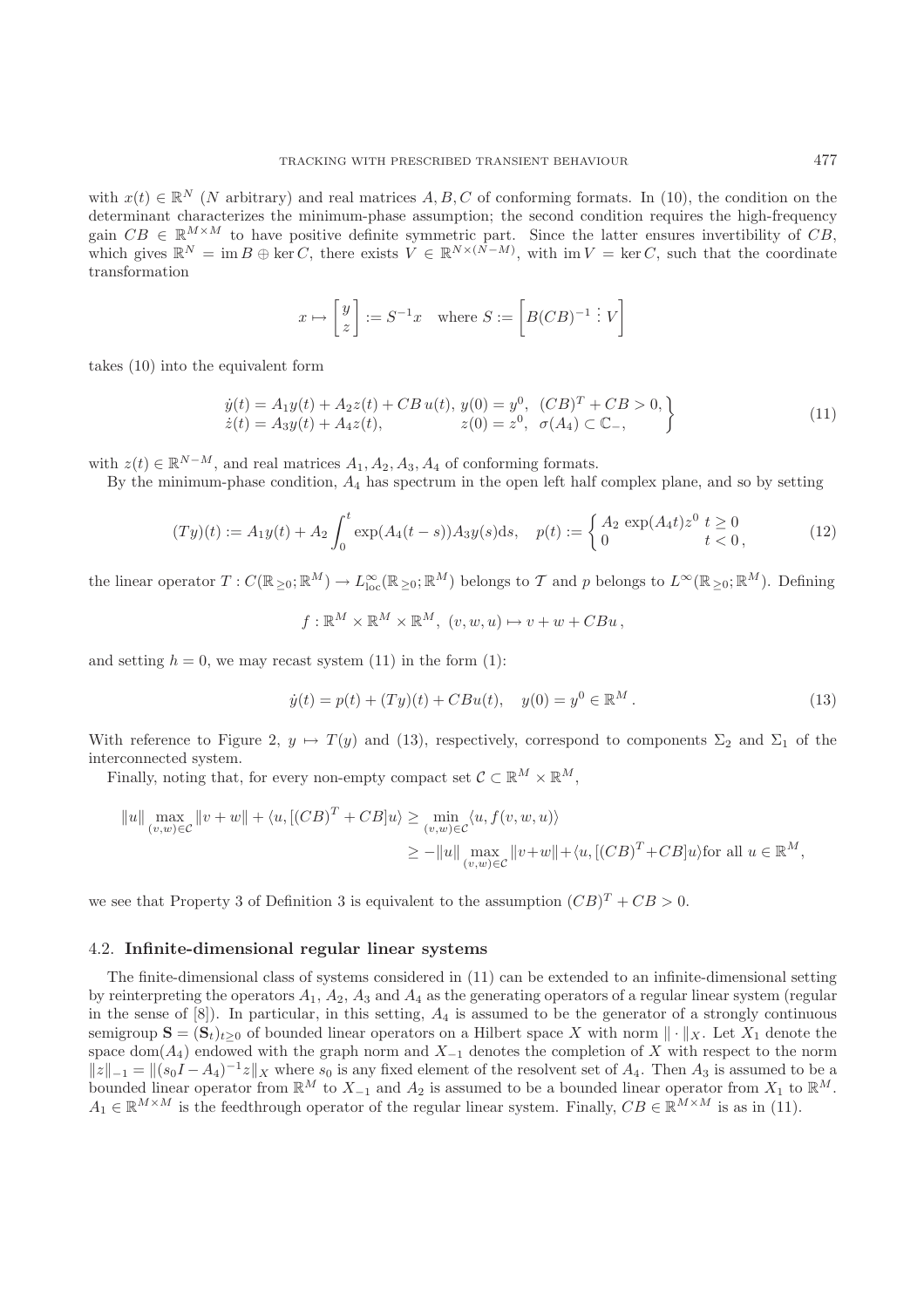If we assume that the semigroup **S** is exponentially stable and that the operator  $A_2$  extends to a bounded linear operator (again denoted by  $A_2$ ) from X to  $\mathbb{R}^M$ , then the operator

$$
(Ty)(t) := A_1 y(t) + A_2 \int_0^t \mathbf{S}_{t-s} A_3 y(s) \, ds \tag{14}
$$

is of class  $\mathcal T$  (for details, see [5]) and the overall system can be recast in the form (13).

#### 4.3. **Nonlinear systems**

Consider the following nonlinear generalization of (11)

$$
\dot{y}(t) = Y_1(p(t), y(t), z(t)) + Y_2(y(t), z(t), u(t)), y(0) = y^0 \in \mathbb{R}^M, \n\dot{z}(t) = Z(t, z(t), y(t)), \qquad z(0) = z^0 \in \mathbb{R}^L,
$$
\n(15)

with continuous  $Y_1 : \mathbb{R}^P \times \mathbb{R}^M \times \mathbb{R}^L \to \mathbb{R}^M$ ,  $Y_2 : \mathbb{R}^M \times \mathbb{R}^L \times \mathbb{R}^M \to \mathbb{R}^M$  and  $Z : \mathbb{R}_{\geq 0} \times \mathbb{R}^M \times \mathbb{R}^L \to \mathbb{R}^L$ having the properties:  $Z(\cdot, y, z)$  measurable for all  $(y, z) \in \mathbb{R}^M \times \mathbb{R}^L$  and, for every compact  $\mathcal{C} \subset \mathbb{R}^M \times \mathbb{R}^L$ , there exists  $\kappa \in L^1_{loc}(\mathbb{R}_{\geq 0})$  such that  $||Z(t, y, z) - Z(t, \bar{y}, \bar{z})|| \leq \kappa(t) ||(y, z) - (\bar{y}, \bar{z})||$  for almost all  $t \in \mathbb{R}_{\geq 0}$  and all  $(y, z), (\bar{y}, \bar{z}) \in \mathcal{C}$ .

Then, viewing the second of the differential equations in  $(15)$  in isolation (with input y), it follows that, for each  $(z^0, y) \in \mathbb{R}^L \times L^{\infty}_{loc}(\mathbb{R}_{\geq 0}; \mathbb{R}^M)$ , the initial-value problem  $\dot{z}(t) = Z(t, y(t), z(t))$ ,  $z(0) = z^0 \in \mathbb{R}^L$  has unique maximal solution, which we denote by  $[0, \omega) \to \mathbb{R}^L$ ,  $t \mapsto z(t; z^0, y)$ .

In addition, we assume there exist  $c_0 > 0$  and  $q > 1$  such that

$$
\langle u, Y_2(y, z, u) \rangle \ge c_0 \|u\|^q \quad \text{for all} \quad (u, y, z) \in \mathbb{R}^M \times \mathbb{R}^M \times \mathbb{R}^L,
$$
\n
$$
(16)
$$

and there exists a function  $\theta \in C(\mathbb{R}_{\geq 0}; \mathbb{R}_{\geq 0})$  such that, for some constant  $c > 0$ , and for all  $y \in L^{\infty}_{loc}(\mathbb{R}_{\geq 0}; \mathbb{R}^M)$ ,

$$
||z(t, z^{0}, y)|| \le c [1 + \text{ess-sup}_{s \in [0, t]} \theta(||y(s)||)] \quad \text{for all } t \in [0, \omega)
$$
 (17)

which, in turn, implies that  $\omega = \infty$ . Note that this is akin to, but weaker than, Sontag's [6] concept of inputto-state stability. We show that systems of the class (15) satisfying the above smoothness properties and in particular (16) and (17) belong to the class S. To this end, fix  $z^0 \in \mathbb{R}^L$  arbitrarily. Define the operator

$$
T: C\left(\mathbb{R}_{\geq 0}; \mathbb{R}^M\right) \to L_{\text{loc}}^{\infty}\left(\mathbb{R}_{\geq 0}; \mathbb{R}^M \times \mathbb{R}^L\right), \quad y \mapsto Ty = (y(\cdot), z(\cdot, z^0, y)).
$$

In view of (17), Property 2 of Definition 1 holds; setting  $h = 0$ , we see that Property 3a of Definition 1 also holds. Arguing as in [5] (Sect. 3.2.3), *via* an application of Gronwall's lemma, it can be shown that Property 3b holds. Therefore, this construction yields a family (parameterized by the initial data  $z^0$ ) of operators T of class  $\mathcal{T}$ .

Defining  $f: \mathbb{R}^P \times \mathbb{R}^{M+L} \times \mathbb{R}^M \to \mathbb{R}^M$ ,  $(v, w, u) \mapsto Y_1(v, w) + Y_2(w, u)$  and assuming  $p \in L^{\infty}(\mathbb{R}_{\geq 0}; \mathbb{R}^P)$ , system (15) may be expressed in the form (1) (with  $h = 0$ ). Let  $\mathcal{C} \subset \mathbb{R}^P \times \mathbb{R}^{M \times L}$  be compact. Then, invoking (16),

$$
\min_{(v,w)\in\mathcal{C}}\frac{\langle u, f(v,w,u)\rangle}{\|u\|} \ \geq \ -\max_{(v,w)\in\mathcal{C}}\|Y_1(v,w)\| + c_0\|u\|^{q-1} \quad \text{for all } u\in\mathbb{R}^M,
$$

whence Property 3 of Definition 3. Therefore,  $(p, f, T) \in \mathcal{S}$ .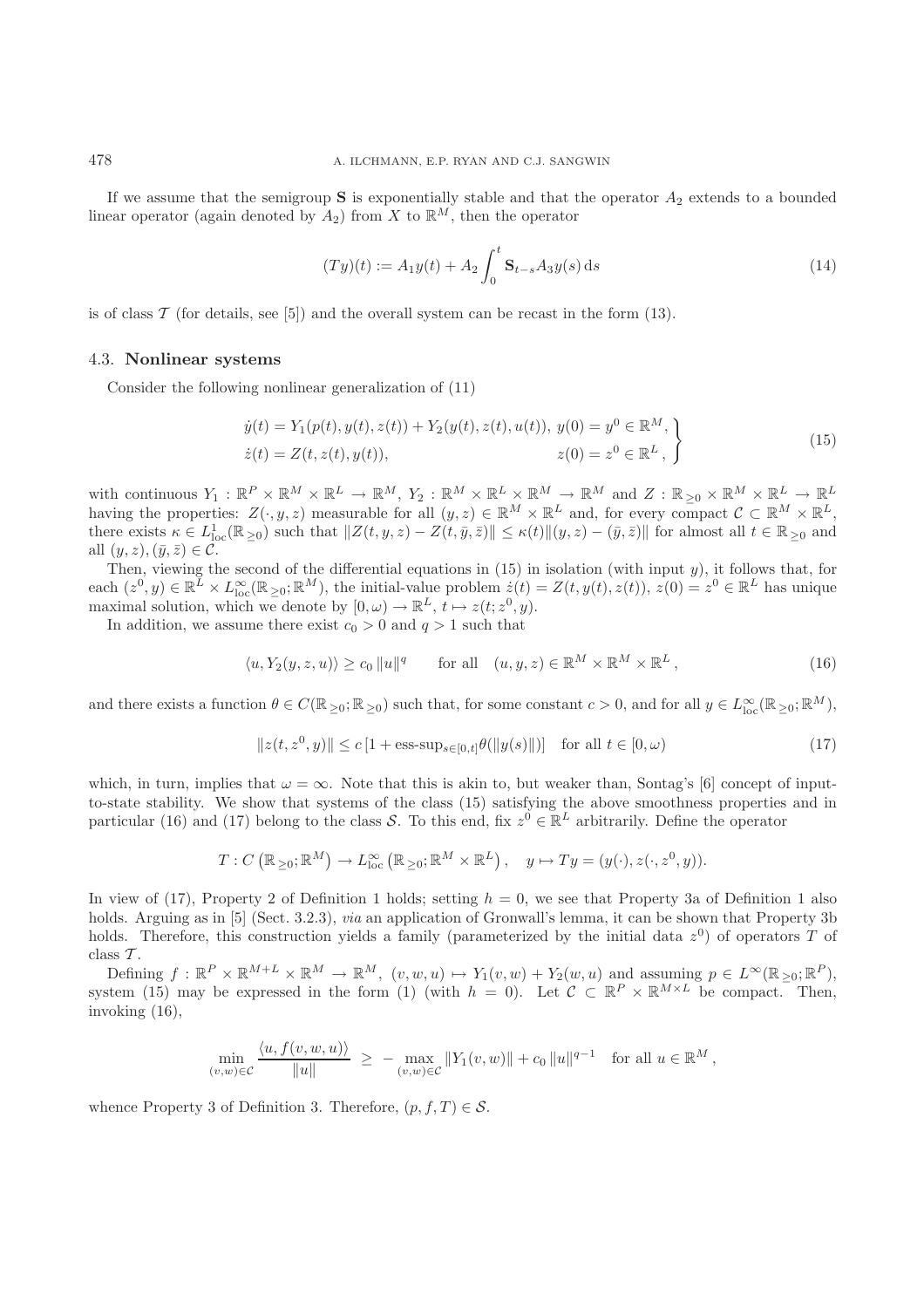### 4.4. **Nonlinear delay systems**

Let functions  $\Psi_i : \mathbb{R} \times \mathbb{R}^M \to \mathbb{R}^Q : (t, y) \mapsto \Psi_i(t, y), i = 0, ..., n$  be measurable in t and locally Lipschitz in y uniformly with respect to t: precisely, (i) for each fixed y,  $\Psi_i(\cdot, y)$  is measurable and (ii) for every compact  $\mathcal{C} \subset \mathbb{R}^M$  there exists a constant c such that

for almost all 
$$
t
$$
,  $\|\Psi_i(t, y) - \Psi_i(t, z)\| \le c \|y - z\|$  for all  $y, z \in \mathcal{C}$ .

For  $i = 0, ..., n$ , let  $h_i \in \mathbb{R}_{\geq 0}$  and define  $h := \max_i h_i$ . For  $y \in C([-h, \infty); \mathbb{R}^M)$ , let

$$
(Ty)(t) := \int_{-h_0}^0 \Psi_0(s, y(t+s)) \, ds + \sum_{i=1}^n \Psi_i(t, y(t-h_i)) \quad \text{for all } t \ge 0.
$$

The operator T, so defined, is of class T: for details see [5]. Therefore, for  $p \in L^{\infty}(\mathbb{R}; \mathbb{R}^{P})$  and continuous  $f: \mathbb{R}^P \times \mathbb{R}^Q \times \mathbb{R}^M \to \mathbb{R}^M$  with the Property 3 of Definition 3  $(p, f, T)$  defines an admissible system of class S.

#### 4.5. **Systems with hysteresis**

A general class of hysteresis operators  $C(\mathbb{R}_{\geq 0}; \mathbb{R}) \to C(\mathbb{R}_{\geq 0}; \mathbb{R})$ , which includes many physically motivated hysteretic effects, is discussed in [3]. Examples of such operators include relay hysteresis, backlash hysteresis, elastic-plastic hysteresis and Preisach operators. In [2], it is pointed out that these operators are of class  $\mathcal{T}$ . Therefore, for any such operator T, and assuming that  $p \in L^{\infty}(\mathbb{R}; \mathbb{R}^P)$  and that  $f : \mathbb{R}^P \times \mathbb{R} \times \mathbb{R}^M \to \mathbb{R}^M$  is continuous with Property 3 of Definition 3  $(p, f, T)$  defines a system of class S. Below, we describe two examples of hysteresis operators of class T .

### 4.5.1. *Relay hysteresis*

Let  $a_1 < a_2$  and let  $\rho_1 : [a_1, \infty) \to \mathbb{R}$ ,  $\rho_2 : (-\infty, a_2] \to \mathbb{R}$  be continuous, globally Lipschitz and satisfy  $\rho_1(a_1) = \rho_2(a_1)$  and  $\rho_1(a_2) = \rho_2(a_2)$ . For a given input  $y \in C(\mathbb{R}_{\geq 0}; \mathbb{R})$  to the hysteresis element, the output w is such that  $(y(t), w(t)) \in \text{graph}(\rho_1) \cup \text{graph}(\rho_2)$  for all  $t \in \mathbb{R}_{\geq 0}$ : the value  $w(t)$  of the output at  $t \in \mathbb{R}_{\geq 0}$  is either  $\rho_1(y(t))$  or  $\rho_2(y(t))$ , depending on which of the threshold values  $a_2$  or  $a_1$  was "last" attained by the input y. When suitably initialized, such a hysteresis element has the property that, to each input  $y \in C(\mathbb{R}_{\geq 0}; \mathbb{R})$ , there corresponds a unique output  $w = Ty \in C(\mathbb{R}_{\geq 0}; \mathbb{R})$ : the operator T, so defined, is of class T with  $N = Q = 1$ . This situation is illustrated by Figure 3.



Figure 4. Relay hysteresis.

### 4.5.2. *Backlash hysteresis*

Consider a one-dimensional mechanical link consisting of the two solid parts I and II, as shown in Figure 4a, the displacements of which (with respect to some fixed datum) at time  $t \geq 0$  are given by  $y(t)$  and  $w(t)$  with  $|y(t) - w(t)| \le a$  for all t, and  $w(0) := y(0) + \xi$  for some pre-specified  $-a \le \xi \le a$ . Within the link there is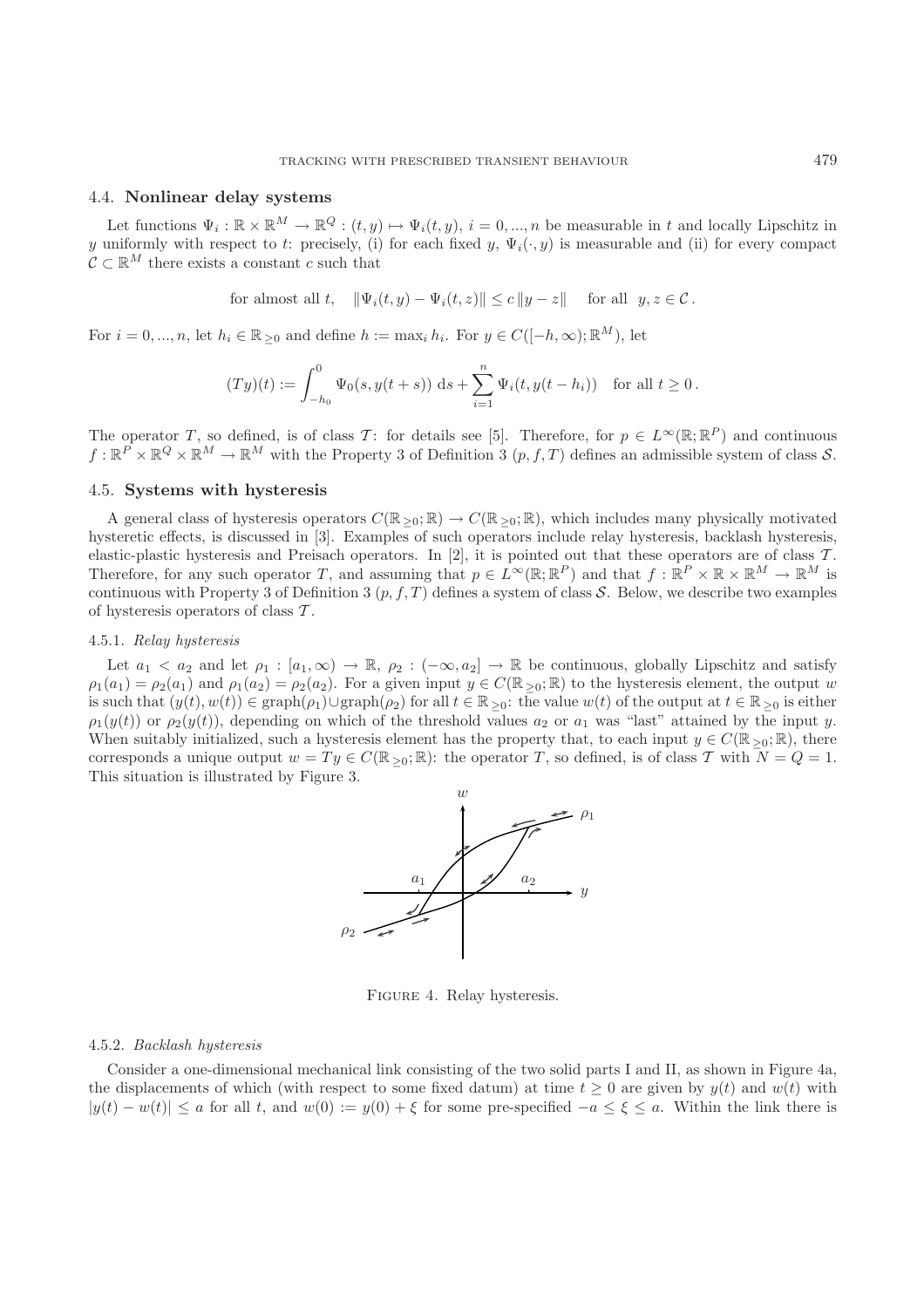mechanical play: that is to say the position  $w(t)$  of II remains constant as long as the position  $y(t)$  of I remains within the interior of II. Thus, assuming continuity of y, we have  $\dot{w}(t) = 0$  whenever  $|y(t) - w(t)| < a$ . Given a continuous input  $y \in C(\mathbb{R}_{\geq 0}; \mathbb{R})$ , describing the evolution of the position of I, denote the corresponding position of II by  $w = Ty$ . The operator T (in effect we define a family  $T_{\xi}$  of operators parameterized by the initial offset  $\xi$ ) so defined, is known as *backlash* or *play* and is of class T with  $N = Q = 1$ .



Figure 5. Backlash hysteresis.

## 5. An existence theorem

The potential singularity in the proposed control (2) raises a basic question: is the resulting closed-loop initial-value problem well posed? In due course, we will answer this question affirmatively. To this end, we first provide an existence theory for initial-value problems of a form of sufficient generality to provide a framework for the analysis of the proposed strategy and associated closed-loop system.

Consider the initial-value problem

$$
\dot{x}(t) = F(t, x(t), (\hat{T}x)(t)), \quad x(t) \in \mathcal{D}, \quad x|_{[-h,0]} = x^0 \in C([-h,0]; \mathbb{R}^N), \quad x^0(0) \in \mathcal{D}, \tag{18}
$$

where  $\mathcal{D} \subset \mathbb{R}^N$  is a non-empty open set,  $\hat{T}$  is a causal operator of class  $\mathcal{T}$  and  $F: [-h, \infty) \times \mathcal{D} \times \mathbb{R}^K \to \mathbb{R}^N$ is a Carathéodory function<sup>4</sup>. By a solution of (18) on  $[-h, \omega)$ , we mean a function  $x \in C([-h, \omega); \mathbb{R}^N)$ , with  $\omega \in (0,\infty]$  and  $x|_{[-h,0]} = x^0$ , such that  $x|_{[0,\omega)}$  is absolutely continuous and satisfies the differential equation in (18) for almost all  $t \in [0, \omega)$ , and  $x(t) \in \mathcal{D}$  for all  $t \in [0, \omega)$ ; x is maximal if it has no right extension that is also a solution. We remark that a solution  $x : [-h, \omega) \to \mathbb{R}^N$  is required to take its values  $x(t)$  in the prescribed set D only for  $t \in [0, \omega)$ ; the values  $x^0(t)$  of the continuous initial function are unconstrained for  $t \in [-h, 0)$ .

**Theorem 5.** Let  $\mathcal{D} \subset \mathbb{R}^N$  be non-empty and open, let  $\widehat{T}$  be a class  $\mathcal{T}$  operator and  $x^0 \in C([-h, 0]; \mathbb{R}^N)$ *with*  $x^0(0) \in \mathcal{D}$ . Assume  $F : [-h, \infty) \times \mathcal{D} \times \mathbb{R}^K \to \mathbb{R}^N$  *is a Carathéodory function. There exists a solution*  $x: [-h, \omega) \to \mathbb{R}^N$ ,  $x([0, \omega)) \subset \mathcal{D}$ , of the initial-value problem (18) and every solution can be extended to a *maximal solution; moreover, if* F *is locally essentially bounded and*  $x : [-h, \omega) \to \mathbb{R}^N$ ,  $x([0, \omega)) \subset \mathcal{D}$ , is a *maximal solution with*  $\omega < \infty$ , then, for every compact set  $\mathcal{C} \subset \mathcal{D}$ , there exists  $t' \in [0, \omega)$  such that  $x(t') \notin \mathcal{C}$ .

*Proof.* Since  $\mathcal{D}$  is open and  $x^0(0) \in \mathcal{D}$ , the existence of  $\omega > 0$  and a solution  $x : [-h, \omega) \to \mathbb{R}^N$ , with  $x([0,\omega)) \subset \mathcal{D}$ , is a consequence of [2] (Th. 3). That every solution can be maximally extended may be concluded

 ${}^4A$  function  $\theta : [-h,\infty) \times \mathcal{D} \times \mathbb{R}^K \to \mathbb{R}^N$ , where  $\mathcal{D} \subset \mathbb{R}^N$  denotes a non-empty open set, is deemed to be a *Carathéodory function* if and only if (i)  $\theta(t, \cdot, \cdot)$  is continuous for almost all  $t \in \mathbb{R}$  (ii)  $\theta(\cdot, x, w)$  is measurable for each fixed  $(x, w) \in \mathcal{D} \times \mathbb{R}^K$ , and (iii) for each compact  $C \subset \mathcal{D} \times \mathbb{R}^K$  there exists  $\kappa \in L^1_{loc}([-h,\infty);\mathbb{R}_{\geq 0})$  such that  $\|\theta(t,x,w)\| \leq \kappa(t)$  for almost all  $t \in [-h,\infty)$  and all  $(x, w) \in \mathcal{C}$ .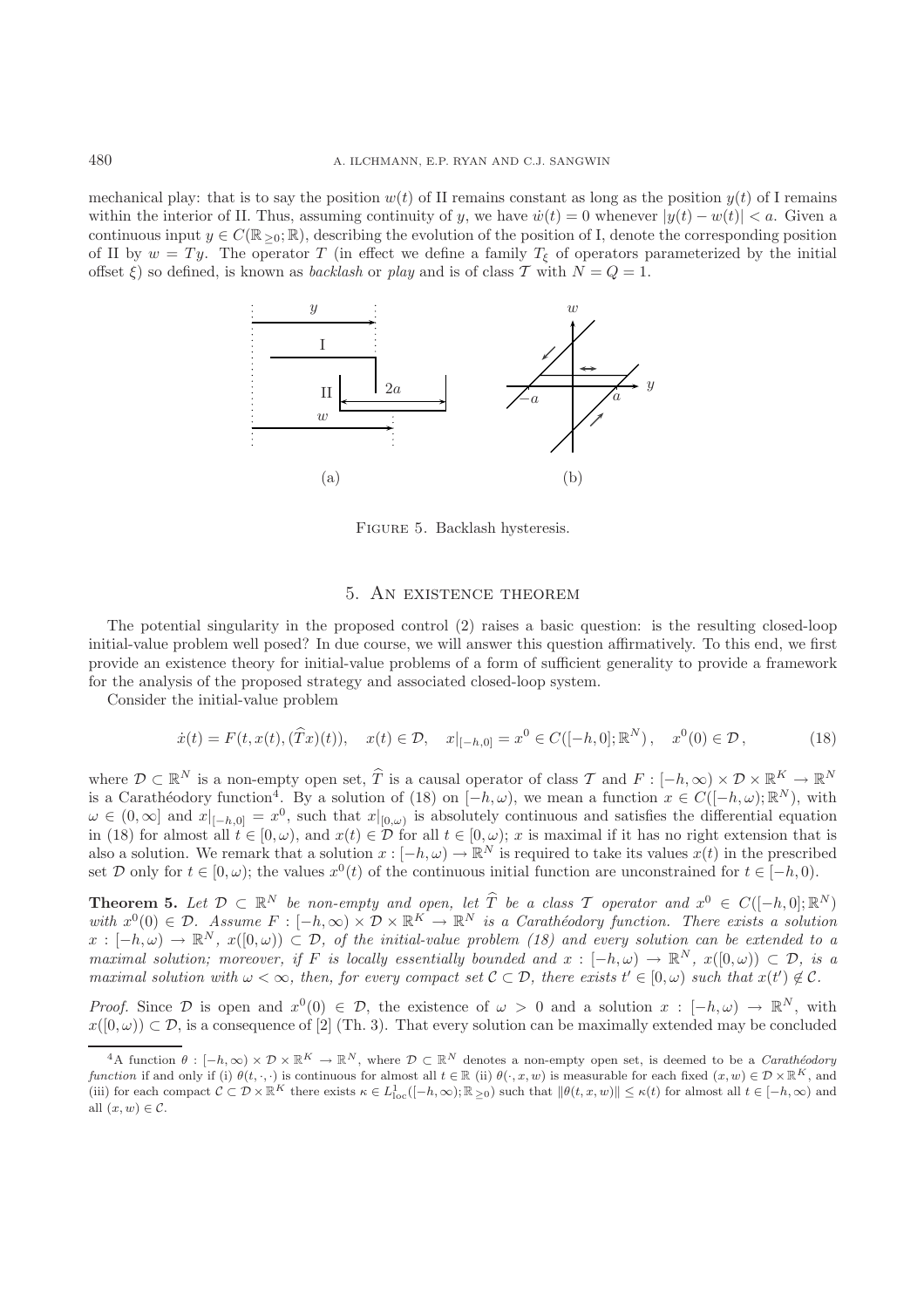*via* the following argument (a modification of that used in the proof of [2] Th. 3). Let  $x : [-h, \omega) \to \mathbb{R}^N$ ,  $x([0,\omega)) \subset \mathcal{D}$ , be a solution of (18). Define

$$
\mathcal{A} := \left\{ (\rho, \xi) | \omega \le \rho \le \infty, \ \xi : [-h, \rho) \to \mathbb{R}^N, \ \xi([0, \rho)) \subset \mathcal{D}, \text{ is a solution of (18)}, \ \xi|_{[-h, \omega)} = x \right\},\
$$

that is, the set comprising  $(\omega, x)$  and all pairs  $(\rho, \xi)$ , where  $\xi$  is a proper right extension of x on  $[-h, \rho)$  and is also a solution. On this non-empty set define a partial order  $\preceq$  by

$$
(\rho_1, \xi_1) \preceq (\rho_2, \xi_2) \iff \rho_1 \le \rho_2 \text{ and } \xi_1(t) = \xi_2(t) \text{ for all } t \in [-h, \rho_1).
$$

Let O be a totally ordered subset of A. Let  $P := \sup\{\rho | (\rho, \xi) \in \mathcal{O}\}\$ and let  $\Xi : [-h, P) \to \mathbb{R}^N$  be defined by the property that, for every  $(\rho, \xi) \in \mathcal{O}$ ,  $\Xi|_{[0,\rho)} = \xi$ . Then  $(P, \Xi)$  is in A and is an upper bound for O. By Zorn's lemma, it follows that  $A$  contains at least one maximal element.

Now let  $F : [-h, \infty) \times \mathcal{D} \times \mathbb{R}^K \to \mathbb{R}^N$  be locally essentially bounded. Assume that  $x \in C([-h, \omega): \mathbb{R}^N)$ ,  $x([0,\omega)) \subset \mathcal{D}$ , is a maximal solution of (18) with  $\omega < \infty$ . Seeking a contradiction, suppose that there exists a compact subset C of the set D with  $x([0,\omega)) \subset C$ . By compactness of C and local essential boundedness of F, together with Property 2 (Def. 1) of  $\hat{T}$ , it follows that  $\dot{x}$  is essentially bounded. Therefore, x is uniformly continuous and so extends to a continuous function  $\tilde{x} : [-h, \omega] \to \mathbb{R}^N$  with  $\tilde{x}(\omega) \in \mathcal{C} \subset \mathcal{D}$ . Consider the initial-value problem

$$
\dot{v}(t) = F(t + \omega, v(t), (S_{\omega}\hat{T}S_{-\omega}v)(t)), \qquad v(t) \in \mathcal{D},
$$
  
\n
$$
v|_{[-(h+\omega),0]} = v^0 := S_{\omega}\tilde{x} \in C([- (h+\omega),0]; \mathbb{R}^N), v^0(0) \in \mathcal{D},
$$
\n
$$
(19)
$$

which can be identified as an initial-value problem of the form (18), with h, F and  $\hat{T} \in \mathcal{T}$  replaced by  $\tilde{h} = h + \omega$ ,  $\tilde{F}$ :  $(t, v, w) \mapsto F(t - h, v, w)$  and  $\tilde{T} = S_{\omega} \hat{T} S_{-\omega} \in \mathcal{T}$  (recall (3)), respectively. Therefore, the above existence result applies to conclude that, for some  $\tilde{\omega} > 0$ , the initial-value problem (19) has a solution  $v : [-(h+\omega), \tilde{\omega}) \rightarrow$  $\mathbb{R}^N$ ,  $v([0,\tilde{\omega})) \subset \mathcal{D}$ . Define  $x^e : [-h,\omega+\tilde{\omega}) \to \mathbb{R}^N$  by  $x^e(t) := v(t-\omega) = (S_{-\omega}v)(t)$ . Then,  $x^e([0,\omega+\tilde{\omega})) \subset \mathcal{D}$ and

$$
\dot{x}^e(t) = \dot{v}(t - \omega) = F(t, v(t - \omega), (\tilde{T}v)(t - \omega)) = F(t, x^e(t), (\tilde{T}x^e)(t)) \text{ for a.a. } t \in [0, \omega + \tilde{\omega}).
$$

Therefore,  $x^e : [-h, \omega + \tilde{\omega}) \to \mathbb{R}^N$ ,  $x([0, \omega + \tilde{\omega})) \subset \mathcal{D}$ , is a solution of (18) and is a proper right extension of the solution  $x$ , contradicting maximality of the latter. This completes the proof.  $\Box$ 

# 6. Control performance

Before analysing dynamic performance under the proposed control, we highlight a fundamental property of the system class S. This property informs the intuition behind the proposed control.

### 6.1. A high-gain property of the system class  $S$

**Proposition 6.** Let  $\varphi \in W^{1,\infty}(\mathbb{R}_{\geq 0}; \mathbb{R}_{\geq 0})$  be non-decreasing with  $\varphi(t) > 0$ . For each  $(p, f, T) \in \mathcal{S}$  and  $r \in W^{1,\infty}(\mathbb{R}_{\geq 0}; \mathbb{R}^M)$ , there exists  $k^* > 0$  such that, for all  $k \geq k^*$  and all initial data  $y^0 \in C([-h, 0]; \mathbb{R}^M)$  with  $\varphi(0) \|y^0(0) - r(0)\| < 1$ , the control

$$
u(t) = -k [y(t) - r(t)]
$$
\n(20)

*applied to system (1) yields the closed-loop, initial-value problem*

$$
\dot{y}(t) = f\big(p(t), (Ty)(t), -k[y(t) - r(t)]\big), \quad y^0 \in C([-h, 0]; \mathbb{R}^M), \ \varphi(0) \|y^0(0) - r(0)\| < 1,\tag{21}
$$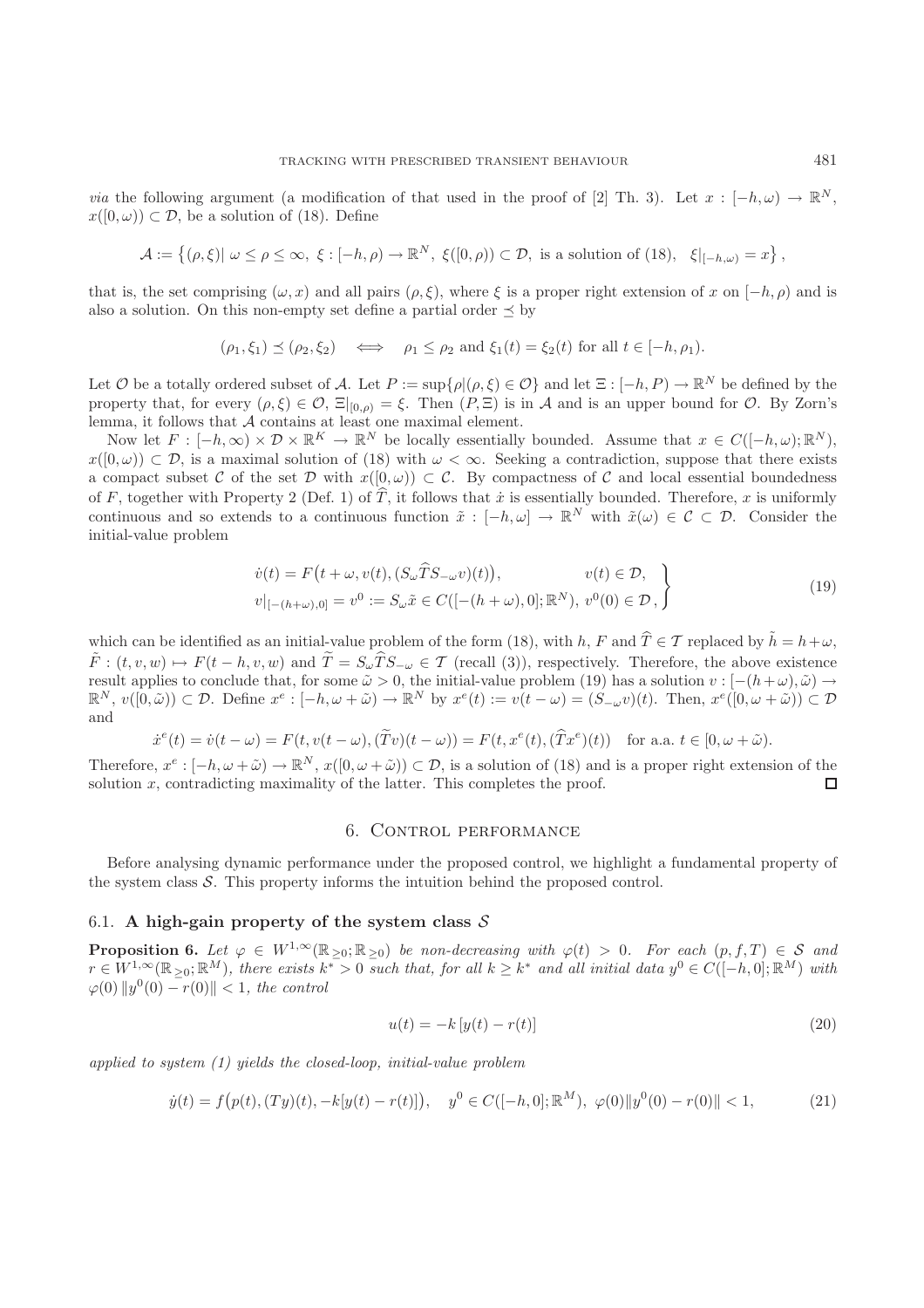*which has a solution, every solution* y *has a maximal extension with interval of existence*  $[-h, \infty)$ *, and* 

$$
\varphi(t) \|y(t) - r(t)\| < 1 \quad \text{for all } t \ge 0. \tag{22}
$$

*Proof.* Set  $\Lambda := 1/\varphi(0)$ , by essential boundedness of r, together with Properties 2 and 3a of Definition 1 of  $T \in \mathcal{T}, \Delta > 0$  may be chosen so that, for all  $z \in C([-h,\infty);\mathbb{R}^M)$  and all  $t > 0$ ,

$$
\max_{s \in [0,t]} \|z(s) - r(s)\| \le \Lambda \implies \max_{s \in [0,t]} \|z(s)\| \le \Lambda + \|r\|_{\infty}
$$
  

$$
\implies \| (Tz)(s) \| \le \Delta \quad \text{for almost all } s \in [0,t].
$$
 (23)

Let compact  $\mathcal{P} \subset \mathbb{R}^P$  be such that  $p(t) \in \mathcal{P}$  for almost all  $t \in \mathbb{R}_{\geq 0}$ , write  $\lambda := \lim_{t \to \infty} (1/\varphi(t)) = 1/||\varphi||_{\infty} > 0$ , and define the compact annulus  $A$  and the compact set  $C$  as follows

$$
\mathcal{A} := \{ e \in \mathbb{R}^M \mid \lambda/2 \leq ||e|| \leq \Lambda \}, \qquad \mathcal{C} := \mathcal{P} \times \overline{\mathbb{B}}_{\Delta} \subset \mathbb{R}^P \times \mathbb{R}^Q.
$$

Let  $\gamma_c$  be defined as in (5) and so, in view of Remark 4(ii), it has the property that  $\gamma_c(s) \to \infty$  as  $s \to \infty$ . Therefore, we may choose  $k^* > 0$  sufficiently large so that

$$
\gamma_{\mathcal{C}}(k||e||) \ge 1 + ||\dot{r}||_{\infty} + ||\dot{\varphi}||_{\infty} \Lambda^2 \quad \text{for all } k \ge k^* \text{ and all } e \in \mathcal{A}.
$$
 (24)

Fix  $k \geq k^*$  and let  $y^0 \in C([-h, 0]; \mathbb{R}^M)$  be such that  $\varphi(0) ||y^0(0) - r(0)|| < 1$ . Let  $\mathcal{D} = \mathbb{R}^M$ . By Theorem 5, the initial-value problem (21) has a solution and every solution has a maximal extension. Let  $y : [h, \omega) \to \mathbb{R}^M$ ,  $\omega > 0$ , be a maximal solution. Write  $e(t) = y(t) - r(t)$  for all  $t \in [-h, \omega)$  and define

$$
I := \{ t \in [0, \omega) | (e(t), p(t), (Ty)(t)) \in \mathcal{A} \times \mathcal{C} \}.
$$

Then, in view of  $(6)$  and  $(24)$ , we have

$$
\frac{\mathrm{d}}{\mathrm{d}t} ||e(t)||^2 = 2 \langle e(t), f(p(t), (Ty)(t), -ke(t)) - \dot{r}(t) \rangle
$$
\n
$$
\leq -2 \left[ \gamma_{\mathcal{C}}(k || e(t) ||) - ||\dot{r}||_{\infty} \right] ||e(t)|| \leq -\lambda \qquad \text{for almost all } t \in I.
$$
\n(25)

Therefore, again invoking (24) and recalling that  $\varphi(t) ||e(t)|| < 1$  for all  $t \in [0, \omega)$ , we have

$$
\frac{\mathrm{d}}{\mathrm{d}t} \left[ \varphi(t) \| e(t) \| \right]^2 = \varphi(t)^2 \left[ \frac{\mathrm{d}}{\mathrm{d}t} \| e(t) \|^2 + \frac{2\dot{\varphi}(t)}{\varphi(t)} \| e(t) \|^2 \right]
$$
\n
$$
\leq -2\,\varphi(t)^2 \left[ \gamma_c(k \| e(t) \|) - \| \dot{r} \|_{\infty} - \| \dot{\varphi} \|_{\infty} \Lambda^2 \right] \| e(t) \| \leq -2\,\varphi(t)^2 \,\lambda
$$
\n
$$
< 0 \qquad \text{for almost all } t \in I. \tag{26}
$$

Next, we claim that  $||e(t)|| < \Lambda$  for all  $t \in [0, \omega)$ . Suppose that the claim is false. Then, by continuity and since  $e(0) = y^0(0) - r(0) \in \mathcal{F}_{\varphi}(0), \hat{t} := \min\{t \in [0,\omega) | \|e(t)\| = \Lambda\} > 0$  is a well-defined positive number. Moreover, since  $\lambda \leq \Lambda$ , there exists  $\hat{s} \in [0,\hat{t})$  such that  $||e(t)|| > \lambda/2$  for all  $t \in [\hat{s},\hat{t}]$ . Clearly,  $[\hat{s},\hat{t}] \subset I$  and so, invoking (26), we arrive at a contradiction:

$$
0<\varphi(\widehat{t}\,)\lambda<\varphi(\widehat{t}\,)\,[2\Lambda-\lambda]<\varphi(\widehat{t})\,\big[2\|e(\widehat{t}\,)\|-2\|e(\widehat{s})\|\big]<2\varphi(\widehat{t}\,)\|e(\widehat{t}\,)\|-2\varphi(\widehat{s})\|e(\widehat{s})\|<0.
$$

Therefore  $||e(t)|| < \Lambda$  for all  $t \in [0, \omega)$  and so, by boundedness of r, y is bounded. Therefore, by Theorem 5,  $\omega = \infty$ .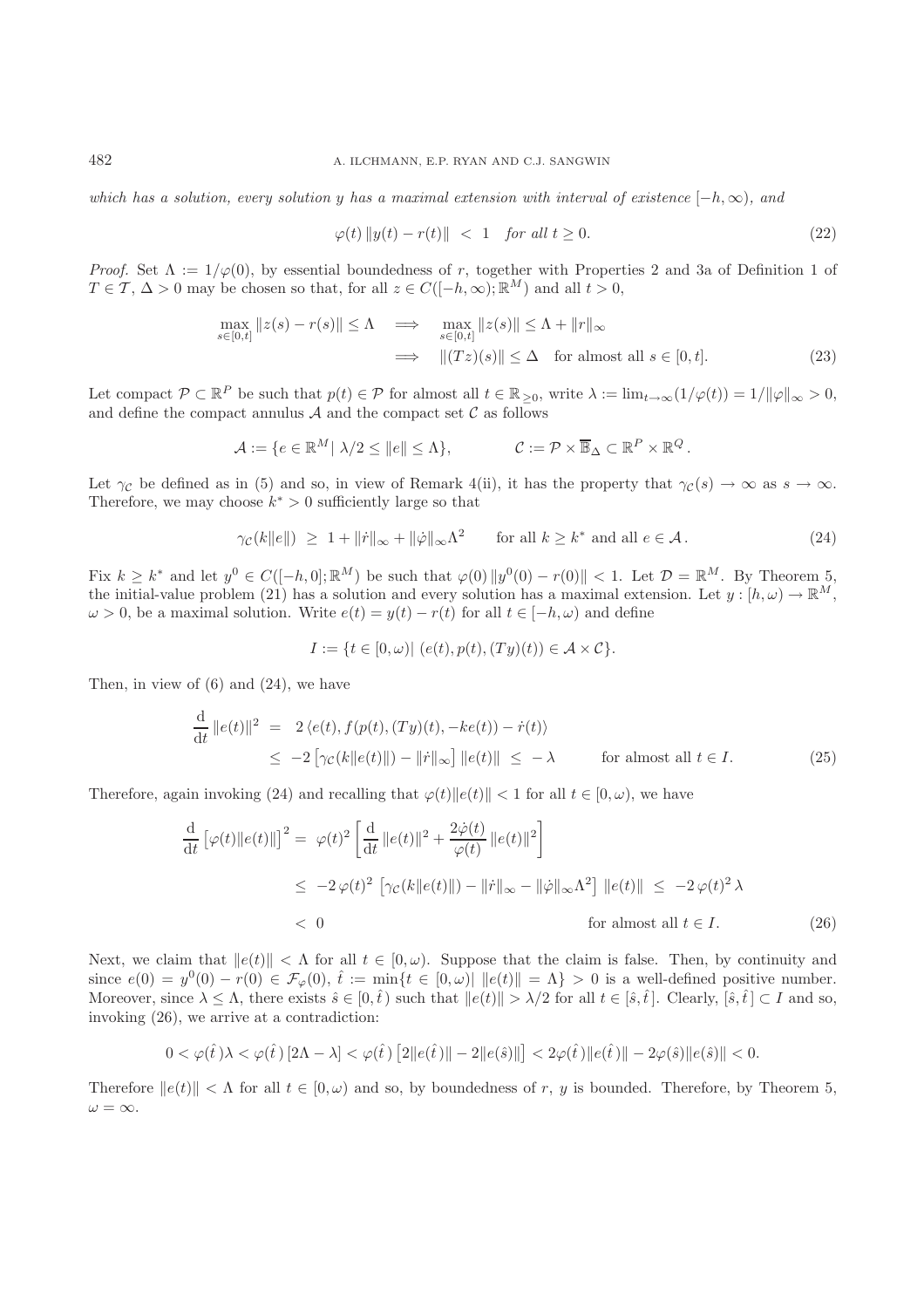Now, we show that there exists  $s \geq 0$  such that  $||e(s)|| < \lambda/2$ . Seeking a contradiction, suppose otherwise. Then  $\lambda/2 \le ||e(t)|| < \Lambda$  for all  $t \in \mathbb{R}_{\geq 0}$  and so  $I = \mathbb{R}_{\geq 0}$  which, together with (25) yields the contradiction:  $||e(t)||^2 \leq ||e(0)||^2 - \lambda t$  for all  $t \geq 0$ .

Our next step is to show that

$$
||e(t)|| < \lambda
$$
 for all  $t \ge s^* := \min\{s \ge 0 | ||e(s)|| \le \lambda/2\}.$ 

Note that s<sup>\*</sup> is well defined since e is continuous and  $||e(s)|| < \lambda/2$  for some  $s > 0$ . Again seeking a contradiction, suppose  $||e(t)|| > \lambda$  for some  $t > s^*$ . Define

$$
t^* := \min\{t \ge s^* | \|e(t)\| = \lambda\}
$$
 and  $t_* := \max\{t \in [s^*, t^*] | \|e(t)\| = \lambda/2\}.$ 

Then  $[t_*, t^*] \subset I$  which, together with (25), leads to the contradiction:  $\lambda/2 < \lambda = ||e(t^*)|| \le ||e(t_*)|| = \lambda/2$ .

We now have  $\varphi(t) \|e(t)\| \leq \lambda^{-1} \|e(t)\| < 1$  for all  $t \geq s^*$ . It remains to prove that  $\varphi(t) \|e(t)\| < 1$  for all  $t \in [0, s^*]$ . If  $s^* = 0$  then the result is immediate. Assume  $s^* > 0$ . Then  $[0, s^*] \subset I$  and so, by (26),  $\varphi(t) \|e(t)\| \leq \varphi(0) \|e(0)\| < 1$  for all  $t \in [0, s^*]$ . This completes the proof.  $\Box$ 

Proposition 6 implies that, if  $\mathcal{F}_{\varphi}$  is any prescribed performance funnel of the admissible class and  $\varphi(0) > 0$ , then for each admissible system  $(p, f, T) \in S$  and reference signal r of class  $W^{1,\infty}$ , there exists a threshold gain value k<sup>\*</sup> such that for each fixed  $k \geq k^*$  and all initial data with  $\varphi(0) \|y^0(0) - r(0)\| < 1$ , the control  $u(t) = -k[y(t) - r(t)]$  ensures that the tracking error evolves within the performance funnel  $\mathcal{F}_{\varphi}$ . Evidently, the threshold value  $k^*$  depends on the plant data  $(p, f, T)$  and on the reference signal r and so is of limited use as the basis of a control design. Proposition 6 does, however, serve to highlight the inherent stability property of the system class under high-gain feedback.

### 6.2. **Tracking within a prescribed performance funnel**

In the ensuing Theorem 7, the main result of the paper, the high-gain property underpins the proposed controller structure which ensures (a) prescribed funnel performance for every admissible system  $(p, f, T)$  and reference signal  $r$ , and (b) boundedness of the control and of the attendant gain function.

**Theorem 7.** *Let*  $\alpha : [0, 1) \to \mathbb{R}_{\geq 0}$  *be continuous, strictly increasing and unbounded. Let*  $\varphi \in W^{1,\infty}(\mathbb{R}_{\geq 0}; \mathbb{R}_{\geq 0})$  $with \varphi(s) > 0$  *for all*  $s > 0$  *and*  $\liminf_{s \to \infty} \varphi(s) > 0$ *. For every system*  $(p, f, T) \in S$ *, every reference signal*  $r \in W^{1,\infty}(\mathbb{R}_{\geq 0}; \mathbb{R}^M)$ , and all initial data  $y^0 \in C([-h, 0]; \mathbb{R}^M)$  with  $\varphi(0) ||y^0(0) - r(0)|| < 1$  the control

$$
u(t) = -k(t)[y(t) - r(t)], \quad k(t) = \alpha(\varphi(t) \| y(t) - r(t) \|)
$$
\n(27)

*applied to system (1) yields the closed-loop initial-value problem*

$$
\dot{y}(t) = f(p(t), (Ty)(t), -\alpha(\varphi(t)||y(t) - r(t)||) [y(t) - r(t)]],
$$
  
\n
$$
y|_{[-h,0]} = y^0 \in C([-h,0]; \mathbb{R}^M), \quad \varphi(0) ||y^0(0) - r(0)|| < 1,
$$
\n(28)

*which has a solution and every solution has a maximal extension.*

*Every maximal solution*  $y : [-h, \omega) \to \mathbb{R}^M$  *of (28) has the properties:* 

*(i)*  $\omega = \infty$ *;* 

- *(ii)* there exists  $\varepsilon \in (0,1)$  *such that*  $\varphi(t) ||y(t) r(t)|| \leq 1 \varepsilon$  *for all*  $t \geq 0$ *;*
- *(iii) the continuous functions*  $u : \mathbb{R}_{\geq 0} \to \mathbb{R}^M$  *and*  $k : \mathbb{R}_{\geq 0} \to \mathbb{R}_{\geq 0}$  *given by (27) are bounded.*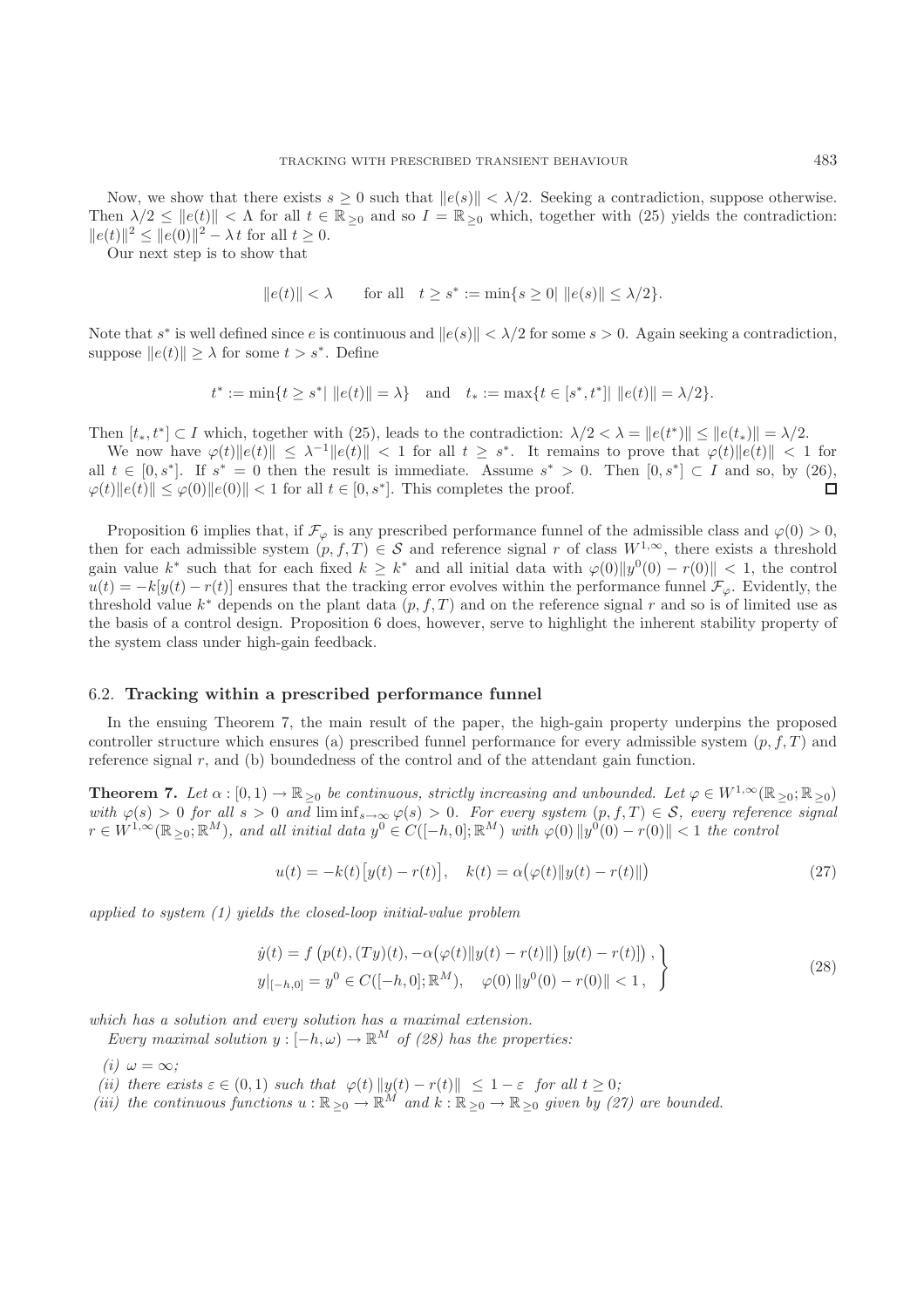*Proof.* Let  $(p, f, T) \in S$ ,  $r \in W^{1,\infty}(\mathbb{R}_{>0}; \mathbb{R}^M)$  and  $y^0 \in C([-h, 0]; \mathbb{R}^M)$  with  $\varphi(0) ||y^0(0) - r(0)|| < 1$ . Writing  $e(t) = y(t) - r(t)$  and introducing the artifact  $z(t) = t$ , system (28) may be expressed in the form

$$
\begin{aligned}\n\dot{e}(t) &= f\left(p(t), (T(e+r))(t), -\alpha\left(\varphi(z(t))\|e(t)\|\right)e(t)\right) - \dot{r}(t), \\
\dot{z}(t) &= 1, \\
(e(t), z(t)) &\in \mathcal{D} := \left\{(e, z) \in \mathbb{R}^M \times \mathbb{R} \mid \varphi(|z|) \|e\| < 1\right\}, \\
(e, z)|_{[-h,0]} &= (y^0 - r|_{[-h,0]}, 0) = x^0 \in C([-h,0]; \mathbb{R}^M \times \mathbb{R}), \quad \varphi(0) \|x^0\| < 1,\n\end{aligned}\n\tag{29}
$$

which, on writing  $x(t)=(e(t), z(t))$ , can be interpreted as the initial-value problem (18) with  $N = M + 1$ ,  $K = Q$ , the operator T defined by  $(Tx)(t) = (T(e, z))(t) := (T(e + r))(t)$  and the locally essentially bounded function  $F: [-h, \infty) \times \mathcal{D} \times \mathbb{R}^K \to \mathbb{R}^N$  given by

$$
(t,x,w) \mapsto F(t,x,w) = F(t,(e,z),w) := (f(p(t),w,-\alpha(\varphi(|z|)\|e\|)e) - \dot{r}(t), 1).
$$

Therefore, by Theorem 5, there exists a solution of the initial-value problem (29) and every solution can be maximally extended. Let  $(e, z): [-h, \omega) \to \mathbb{R}^N$  be a maximal solution,  $\omega \in (0, \infty]$ . Since  $(e(t), z(t)) \in \mathcal{D}$  for all  $t \in [0, \omega)$ , it follows that  $\varphi(t) ||e(t)|| < 1$  for all  $t \in (0, \omega)$  which, together with continuity of e, implies that e is bounded and so, by boundedness of r, we infer that y is bounded. Since p is essentially bounded and  $T \in \mathcal{T}$ satisfies Property 3 of Definition 1, there exists non-empty compact  $C \subset \mathbb{R}^P \times \mathbb{R}^Q$  such that  $(p(t),(Ty)(t)) \in C$ for almost all  $t \in [0, \omega)$ . Let  $\gamma_{\mathcal{C}}$  be defined as in (5) and so, in view of Remark 4(ii),  $\gamma_{\mathcal{C}}(s) \to \infty$  as  $s \to \infty$ . Now, similar to (25) we have,

$$
\frac{\mathrm{d}}{\mathrm{d}t} ||e(t)||^2 = 2\langle e(t), f(p(t), (Ty)(t), -k(t)e(t)) - \dot{r}(t) \rangle
$$
\n
$$
\leq -2 \left[ \gamma_{\mathcal{C}}(k(t) || e(t) ||) - ||\dot{r}||_{\infty} \right] ||e(t)|| \quad \text{for almost all } t \in [0, \omega). \tag{30}
$$

Fix  $\delta \in (0, \omega)$ . By properties of  $\varphi$ , there exists a constant  $c_1 > 1$  such that  $c_1^{-1} \leq \varphi(t) \leq c_1$  for all  $t \in [\delta, \omega)$  and  $|\dot{\varphi}(t)| \leq c_1$  for almost all  $t \in [\delta, \omega)$ . Define  $c_2 := ||\dot{r}||_{\infty} + c_1^3$ . In view of (30), we may conclude that

$$
\frac{\mathrm{d}}{\mathrm{d}t} \left[ \varphi(t) \| e(t) \| \right]^2 = \varphi(t)^2 \frac{\mathrm{d}}{\mathrm{d}t} \| e(t) \|^2 + 2\varphi(t)\dot{\varphi}(t) \| e(t) \|^2
$$
\n
$$
\leq -2\varphi(t)^2 \left[ \left[ \gamma_{\mathcal{C}}(k(t) \| e(t) \|) - \| \dot{r} \|_{\infty} \right] - \frac{|\dot{\varphi}(t)|}{\varphi(t)^2} \right] \| e(t) \|
$$
\n
$$
\leq -2\varphi(t)^2 \left[ \gamma_{\mathcal{C}}(k(t) \| e(t) \|) - c_2 \right] \| e(t) \| \qquad \text{for almost all } t \in [\delta, \omega). \tag{31}
$$

Next we show that the function  $k : [0, \omega) \to \mathbb{R}_{\geq 0}$  is bounded. By continuity, k is bounded on  $[0, \delta]$ . Seeking a contradiction, suppose that k is unbounded on  $[\delta, \omega)$ . For each  $n \in \mathbb{N}$ , define

$$
\tau_n := \inf\{t \in [\delta, \omega)| \ k(t) = k(\delta) + n + 1\} \quad \text{and} \quad \sigma_n := \sup\{t \in [\delta, \tau_n)| \ k(t) = k(\delta) + n\}.
$$

Choosing  $\hat{n} \in \mathbb{N}$  sufficiently large so that  $\hat{n} + k(\delta) \ge \alpha(0)$  yields, for each  $n \ge \hat{n}$ ,

$$
k(t) \ge n + k(\delta) \quad \text{for all } t \in [\sigma_n, \tau_n] \quad \text{and so} \quad \varphi(t) \|e(t)\| \ge \alpha^{-1}(n + k(\delta)) \quad \text{for all } t \in [\sigma_n, \tau_n],
$$

where the strictly increasing function  $\alpha^{-1} : [\alpha(0), \infty) \to [0, 1)$  is the inverse of the bijection  $\alpha : [0, 1) \to \text{im}(\alpha)$ , whence

$$
||e(t)|| \geq c_1^{-1} \alpha^{-1} (n + k(\delta)) \geq c_1^{-1} \alpha^{-1} (k(\delta)) =: c_3
$$
 for all  $t \in [\sigma_n, \tau_n]$  and all  $n \geq \hat{n}$ .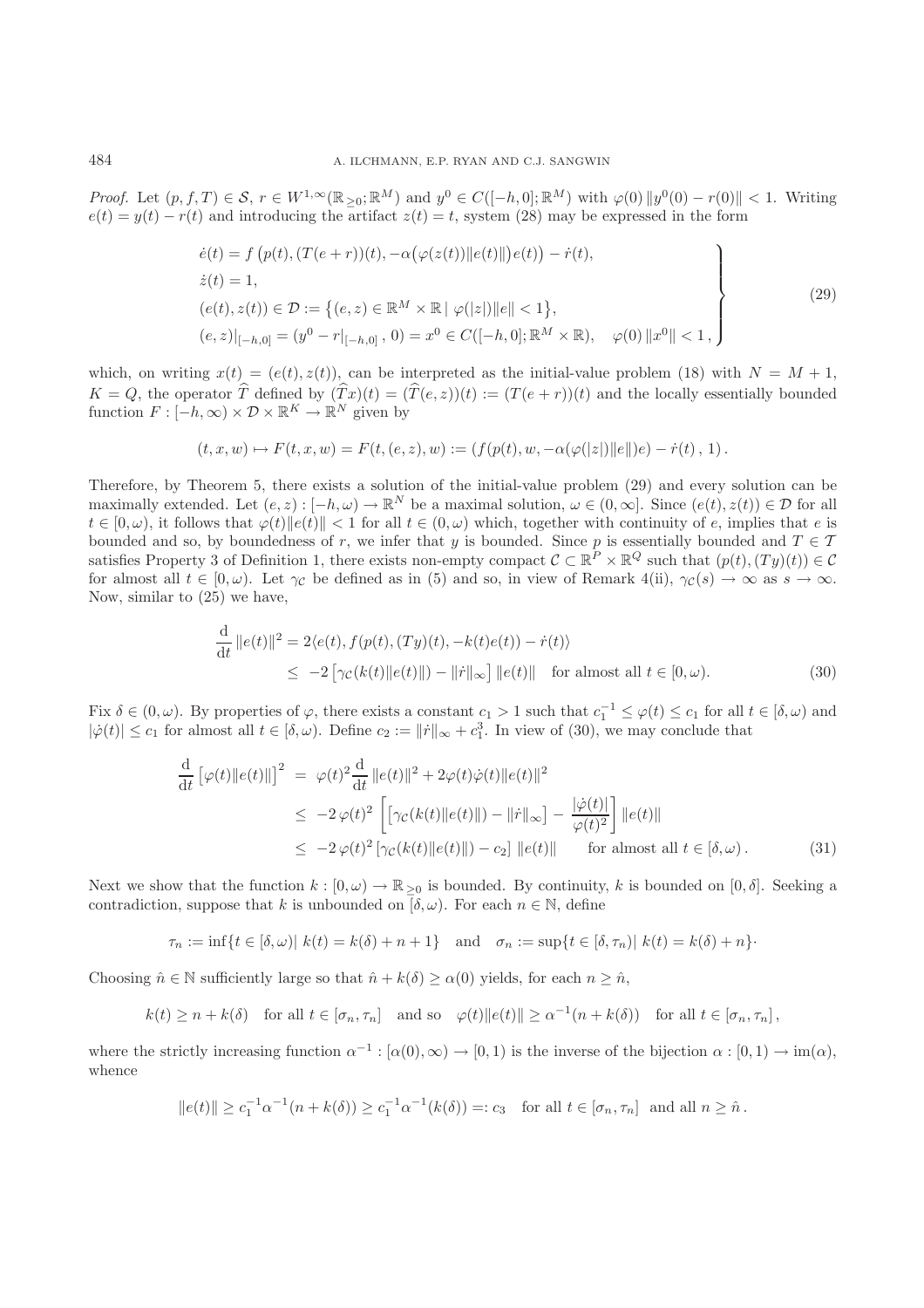Therefore, since  $\gamma_{\mathcal{C}}(s) \to \infty$  as  $s \to \infty$ , there exists  $n^* \in \mathbb{N}$  such that

$$
\gamma_{\mathcal{C}}(k(t)||e(t)||) > c_2 \quad \text{for all } t \in [\sigma_{n^*}, \tau_{n^*}],
$$

which, together with (31), yields

$$
\frac{\mathrm{d}}{\mathrm{d}t} \left[ \varphi(t) \| e(t) \| \right]^2 < 0 \qquad \text{for almost all } t \in [\sigma_{n^*}, \tau_{n^*}].
$$

Thus,  $\varphi(\tau_{n^*}) || e(\tau_{n^*}) || < \varphi(\sigma_{n^*}) || e(\sigma_{n^*}) ||$ , whence the contradiction:

$$
1 = k(\tau_{n^*}) - k(\sigma_{n^*}) = \alpha (\varphi(\tau_{n^*}) || e(\tau_{n^*}) ||) - \alpha (\varphi(\sigma_{n^*}) || e(\sigma_{n^*}) ||) < 0.
$$

This establishes boundedness of  $k$  from which, together with boundedness of  $e$ , we conclude boundedness of the control u. Again by boundedness of k, there exists  $\varepsilon > 0$  such that  $\varphi(t) \|e(t)\| \leq 1 - \varepsilon$  for all  $t \in [0, \omega)$ .

To complete the proof, it remains to show that  $\omega = \infty$ . By boundedness of e, there exists  $E > 0$  such that  $||e(t)|| \leq E$  for all  $t \in [0, \omega)$ . Suppose  $\omega < \infty$ . Then

$$
\mathcal{C} := \{ (e, z) \in \mathbb{R}^M \times \mathbb{R}_{\geq 0} | \varphi(z) || e || \leq 1 - \varepsilon, ||e|| \leq E, z \in [0, \omega] \}
$$

is a compact subset of D with the property  $x(t)=(e(t), z(t)) \in C$  for all  $t \in [0, \omega)$ , which contradicts the fact that, by Theorem 5, there exists  $t' \in [0, \omega)$  such that  $x(t') = (e(t'), z(t')) \notin \mathcal{C}$ . Therefore,  $\omega = \infty$ .  $\Box$ 

A hypothesis in Theorem 7 is that  $\varphi \in W^{1,\infty}(\mathbb{R}_{\geq 0}; \mathbb{R}_{\geq 0})$  and so, in particular,  $\varphi$  is bounded. Clearly, this precludes the use of a performance funnel with radius asymptotic to zero. Therefore, the case of tracking with zero asymptotic error is excluded in the analysis. However, exclusion of the latter case is to be expected. We elaborate this observation in the following remark.

**Remark 8.** Exact asymptotic tracking cannot be achieved in general by a continuous feedback of the form  $u(t) = -k(t)e(t)$  with bounded gain k. To see this, consider the simple case of a scalar linear system with a constant reference signal  $r = 1$ :

$$
\dot{y}(t) = y(t) + u(t), \qquad y(0) = y^0 \in \mathbb{R}.\tag{32}
$$

Suppose that k is bounded and such that  $u(t) = -k(t)e(t)$  achieves exact asymptotic tracking in the sense that  $\lim_{t\to\infty}e(t)=0$ . Then  $u(t)\to 0$  as  $t\to\infty$  and so there exists  $T>0$  such that  $\dot{e}(t)=e(t)+1+u(t)>1/2$ for all  $t>T$ , contradicting the supposition of exact asymptotic tracking of the constant reference signal  $r = 1$ . Precisely the same argument shows that exact asymptotic stabilization (tracking of the zero function  $r = 0$ ) cannot be achieved for a scalar affine linear system of the form  $\dot{y}(t) = a + y(t) + u(t)$  with  $a \neq 0$ .

Therefore, in the context of the general system class  $S$  and reference signal class  $R$ , neither exact asymptotic tracking nor exact asymptotic stabilization is achievable by a funnel-type control of the form (27) with bounded gain k. However, in the ensuing subsection it is shown that, if the system class is restricted to the class of linear, minimum-phase, relative-degree-one systems of the form (11) and if the tracking problem is reduced to that of stabilization (in the sense of exact tracking of the zero reference signal  $r = 0$ ), then funnel-type control with bounded gain is achievable.

#### 6.3. **Asymptotic stabilization of linear systems**

It is well-known (see [1]) that asymptotic stabilization of every member of the class of linear systems (11) can be achieved by an adaptive control of the form  $u(t) = -k(t)y(t)$ ,  $\dot{k}(t) = ||y(t)||^2$ , and, moreover, the adapting gain  $k$  is bounded. (Here, we use the term "asymptotic stabilization" not in the Lyapunov sense but in the weaker sense of global attractivity of the zero state of the controlled system.) An immediate question arises: is stabilization of all systems of this linear class also achievable by a non-adaptive funnel controller of the form (27),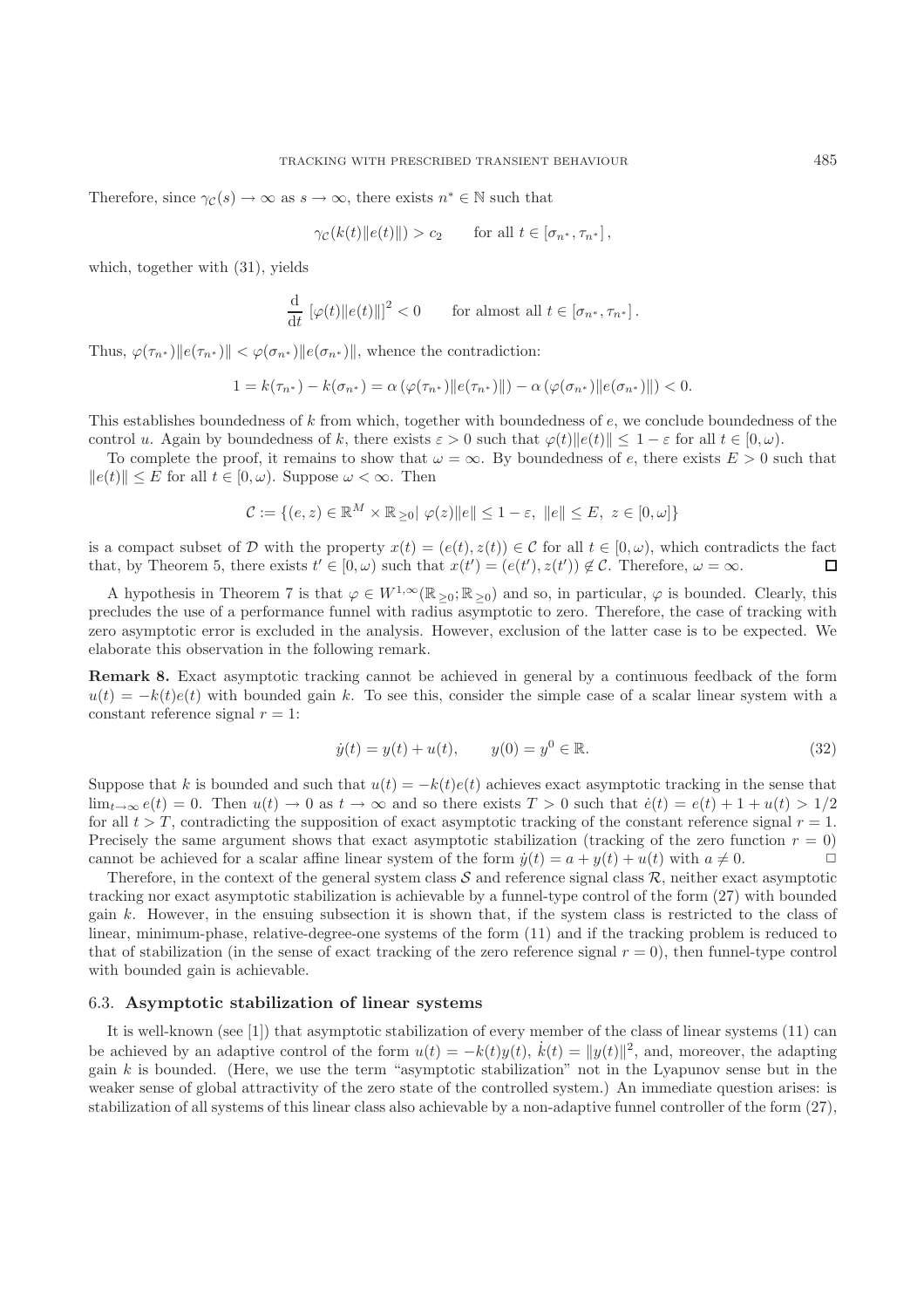whilst maintaining boundedness of  $k$ ? Proposition 9 below answers this question affirmatively, provided that the function  $\varphi$  is unbounded and satisfies the following:

\n- (a) 
$$
\varphi : \mathbb{R}_{\geq 0} \to \mathbb{R}_{\geq 0}, \varphi(0) = 0, \varphi \not\equiv 0
$$
, is absolutely continuous and non-decreasing;
\n- there exists  $c > 1$  such that:
\n- (b)  $\varphi(t) \leq c \varphi(t/2)$  for all  $t \in \mathbb{R}_{\geq 0}$ ;
\n- (c)  $\varphi(t) \leq c [1 + \varphi(t)]$  for almost all  $t \in \mathbb{R}_{\geq 0}$ .
\n
\n(33)

For example,  $t \mapsto \varphi(t) = t$  satisfies (33) with  $c = 2$ .

**Proposition 9.** *Let*  $\alpha : [0,1) \to \mathbb{R}_{\geq 0}$  *be continuous, strictly increasing and unbounded, and let*  $\varphi : \mathbb{R}_{\geq 0} \to \mathbb{R}_{\geq 0}$ *satisfy (33).*

*Then for each system of the form (11), and all initial data*  $(y^0, z^0) \in \mathbb{R}^M \times \mathbb{R}^{N-M}$  *with*  $\varphi(0) \|y^0\| < 1$ , the *control*

$$
u(t) = -k(t) y(t), \qquad k(t) = \alpha (\varphi(t) ||y(t)||)
$$
\n(34)

*applied to the system yields the closed-loop initial-value problem*

$$
\dot{y}(t) = A_1 y(t) + A_2 z(t) - k(t) CB y(t), (CB)^T + CB > 0, y(0) = y^0, \varphi(0) \|y^0\| < 1, \n\dot{z}(t) = A_3 y(t) + A_4 z(t), \qquad \sigma(A_4) \subset \mathbb{C}_-, \qquad z(0) = z^0,
$$
\n(35)

which has a solution and every solution has a maximal extension. Every maximal solution  $y : [0, \omega) \to \mathbb{R}^M$ *of (35) has the properties:*

*(i)*  $\omega = \infty$ ;

*(ii)* there exists  $\varepsilon \in (0,1)$  *such that*  $\varphi(t) \|y(t)\| \leq 1 - \varepsilon$  *for all*  $t \geq 0$ *;* 

*(iii) the continuous functions*  $u : \mathbb{R}_{\geq 0} \to \mathbb{R}^M$  *and*  $k : \mathbb{R}_{\geq 0} \to \mathbb{R}_{\geq 0}$  *given by (34) are bounded*;

*(iv)* If  $\varphi$  *is unbounded, then*  $(y(t), z(t)) \to (0, 0)$  *as*  $t \to \infty$ *.* 

*Proof.* Defining  $T \in \mathcal{T}$  and  $p \in L^{\infty}(\mathbb{R}; \mathbb{R}^M)$  as in (12) and introducing the artifact  $\zeta(t) = t$ , system (35) may be expressed in the form

$$
\dot{y}(t) = p(t) + (Ty)(t) - k(\zeta(t)) CB y(t), \quad \dot{\zeta}(t) = 1,(y(t), \zeta(t)) \in \mathcal{D} := \{(y, \zeta) \in \mathbb{R}^M \times \mathbb{R} \mid \varphi(|\zeta|) \|y\| < 1\}, \quad (y(0), \zeta(0)) = (y^0, 0) \in \mathcal{D},
$$
\n(36)

which, on writing  $x(t)=(y(t), \zeta(t))$ , can be interpreted as the initial-value problem (18) with  $N = M + 1$ ,  $K = M, x^0 = (y^0, 0)$ , the operator  $\hat{T}$  defined by  $(\hat{T}x)(t) = (\hat{T}(y, z))(t) := (Ty)(t)$  and the locally essentially bounded function  $F : \mathbb{R}_{\geq 0} \times \mathcal{D} \times \mathbb{R}^K \to \mathbb{R}^N$  given by

$$
(t, x, w) \mapsto F(t, x, w) = F(t, (y, \zeta), w) := (p(t) + w - \alpha(\varphi(|\zeta|)||y||)y, 1).
$$

Therefore, by Theorem 5, there exists a solution of the initial-value problem (36) and every solution can be maximally extended. Let  $(y, \zeta) : [0, \omega) \to \mathbb{R}^N$  be a maximal solution. Since  $(y(t), t) = (y(t), \zeta(t)) \in \mathcal{D}$  for all  $t \in [0, \omega)$ , it follows that  $\varphi(t) \|y(t)\| < 1$  for all  $t \in (0, \omega)$  which, together with continuity of y, implies that y is bounded.

By properties (33a) and (33b) of  $\varphi$ ,  $\varphi(t) > 0$  for all  $t > 0$ . By monotonicity of  $\varphi$ ,  $\varphi(t) \leq \varphi(1) \leq \varphi(1)[1 + ct^p]$ for all  $t \in [0,1]$  and all  $p > 0$ . Let  $t \in (1,\infty)$  be arbitrary. Choose  $n \in \mathbb{N}$  such that  $2^{n-1} \le t \le 2^n$  and so  $1/2 \le t/2^n \le 1$ . Then,

$$
\varphi(t) = \varphi(2^n(t/2^n)) \le c^n \varphi(t/2^n) \le c^n \varphi(1) \le c\varphi(1)2^{(n-1)\ln c/\ln 2} \le c\varphi(1) c t^{\ln c/\ln 2}.
$$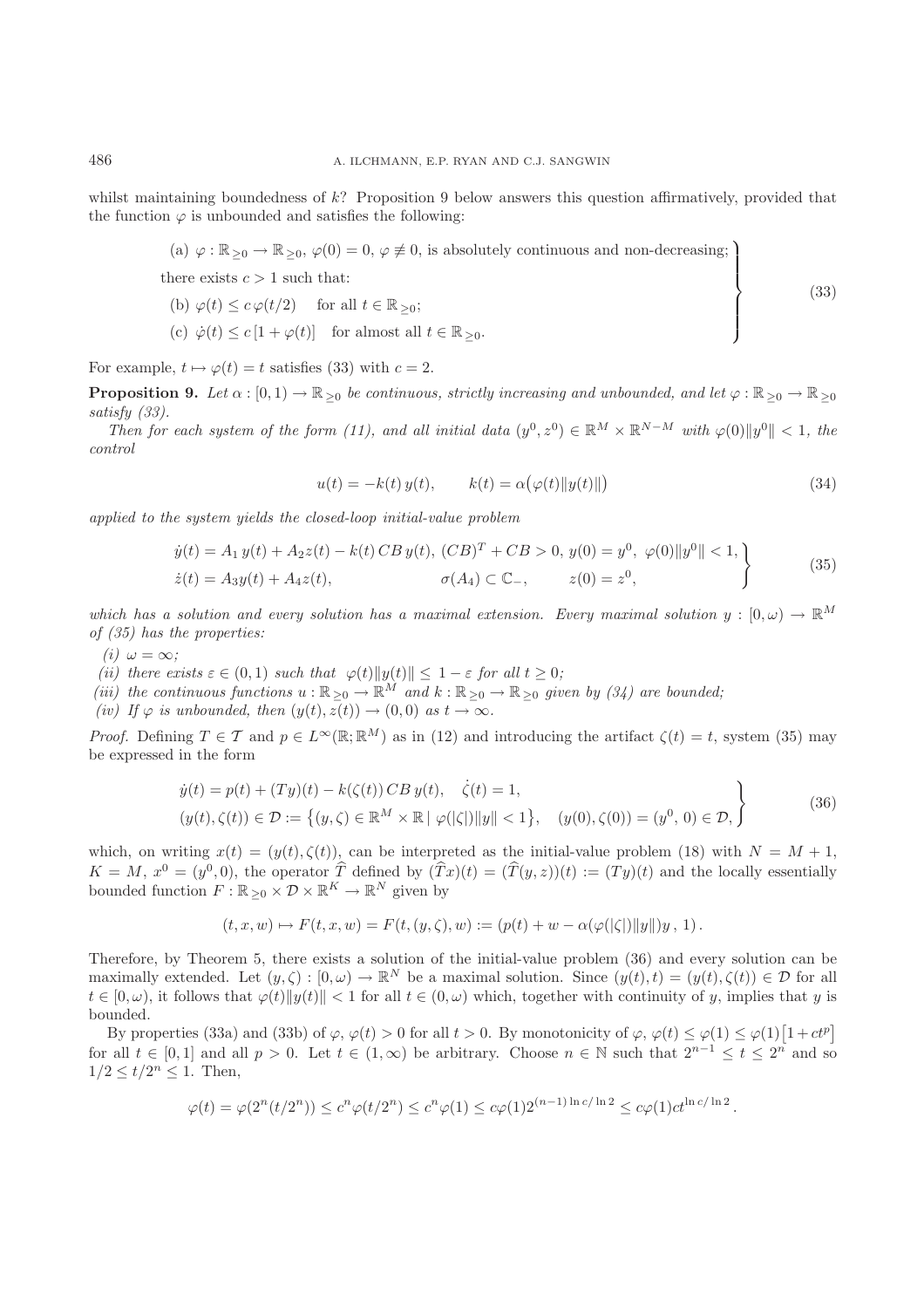Since  $t \in (1,\infty)$  is arbitrary, and writing  $p := \ln c / \ln 2$ , we may now conclude

$$
0 < \varphi(t) \le \varphi(1) \left[ 1 + ct^p \right] \quad \text{for all } t > 0. \tag{37}
$$

Since  $A_4$  has spectrum in the open left half complex plane, there exist  $\mu, \lambda > 0$  such that

$$
||p(t)|| = ||A_2 \exp(A_4 t) z^0|| \le \mu \exp(-\lambda t) \quad \text{for all } t \ge 0,
$$
 (38)

and

$$
||(Ty)(t)|| \le ||A_1|| ||y(t)|| + \mu \left( \int_0^{t/2} + \int_{t/2}^t \right) \exp(-\lambda(t-s)) ||y(s)|| \, ds
$$
  
\n
$$
\le ||A_1|| ||y(t)|| + \frac{\mu}{\lambda} \left[ \exp(-\lambda t/2) \max_{s \in [0, t/2]} ||y(s)|| + \max_{s \in [t/2, t]} ||y(s)|| \right] \quad \text{for all } t \in [0, \omega). \tag{39}
$$

Next, we will prove boundedness of  $k$ . Seeking a contradiction, suppose that  $k$  is unbounded.

For each  $n \in \mathbb{N}$ , define

$$
\tau_n := \inf\{t \in [0,\omega)| \ k(t) = k(0) + n + 1\} \quad \text{and} \quad \sigma_n := \sup\{t \in [0,\tau_n)| \ k(t) = k(0) + n\}.
$$

Note that, if  $\hat{n} \in \mathbb{N}$  is chosen sufficiently large so that  $\hat{n} + k(0) \ge \alpha(0)$ , then, for each  $n \ge \hat{n}$ ,  $k(t) \ge n + k(0)$  for all  $t \in [\sigma_n, \tau_n]$  and so

$$
0 < c_0 := \alpha^{-1}(1 + k(0)) < \alpha^{-1}(n + k(0)) \\
& < \varphi(t) \|y(t)\| \le 1 \qquad \text{for all } t \in [\sigma_n, \tau_n] \text{ and all } n \ge \hat{n}, \tag{40}
$$

where  $\alpha^{-1} : [\alpha(0), \infty) \to [0, 1)$  is the inverse of the bijection  $\alpha : [0, 1) \to \text{im}(\alpha)$ . Therefore,

$$
\max_{s\in[t/2,t]}\|y(s)\| < \frac{1}{\varphi(t/2)} < \frac{\varphi(t)}{c_0\,\varphi(t/2)}\|y(t)\| \quad \text{for all } t\in[\sigma_n,\tau_n] \text{ and all } n\geq\hat{n}.
$$

By (39), together with boundedness of y and property (a) of  $\varphi$ , we may infer the existence of  $c_1 > 0$  such that

$$
||(Ty)(t)|| \le c_1 [\exp(-\lambda t/2) + ||y(t)||] \text{ for all } t \in [\sigma_n, \tau_n] \text{ and all } n \ge \hat{n}.
$$
 (41)

Since the symmetric part of CB is positive definite,  $c_2 := ||[(CB)^T + CB]^{-1}||^{-1} > 0$  is a well defined positive number. Invoking  $(38, 40, 41)$ , property  $(33c)$  of  $\varphi$  and  $(37)$ , we may conclude the existence of  $c_3 > 0$  such that

$$
\frac{d}{dt} \left[ \varphi(t) \| y(t) \| \right]^2 = 2 \varphi(t) \dot{\varphi}(t) \| y(t) \|^2 + 2 \varphi(t)^2 \langle y(t), p(t) + (Ty)(t) - k(t) CB y(t) \rangle
$$
\n
$$
\leq 2 \frac{\dot{\varphi}(t)}{\varphi(t)} + 2 \varphi(t)^2 \| y(t) \| \left[ \| p(t) \| + \| (Ty)(t) \| \right] - c_2 k(t) \left[ \varphi(t) \| y(t) \| \right]^2
$$
\n
$$
\leq 2 \frac{\dot{\varphi}(t)}{\varphi(t)} + 2 \varphi(t) \left[ M \exp(-\lambda t) + c_1 \exp(-\lambda t/2) \right] + 2c_1 - c_2 c_0^2 k(t)
$$
\n
$$
\leq c_3 - c_4 k(t) < c_3 - c_2 c_0^2 n \quad \text{for almost all } t \in [\sigma_n, \tau_n] \text{ and all } n \geq \hat{n}.\tag{42}
$$

Choose  $n^* \geq \hat{n}$  such that  $c_3 - c_2 c_0^2 n^* < 0$ , in which case we have

$$
\frac{\mathrm{d}}{\mathrm{d}t} \left[ \varphi(t) \| y(t) \| \right]^2 < 0 \quad \text{for almost all } t \in [\sigma_{n^*}, \tau_{n^*}]
$$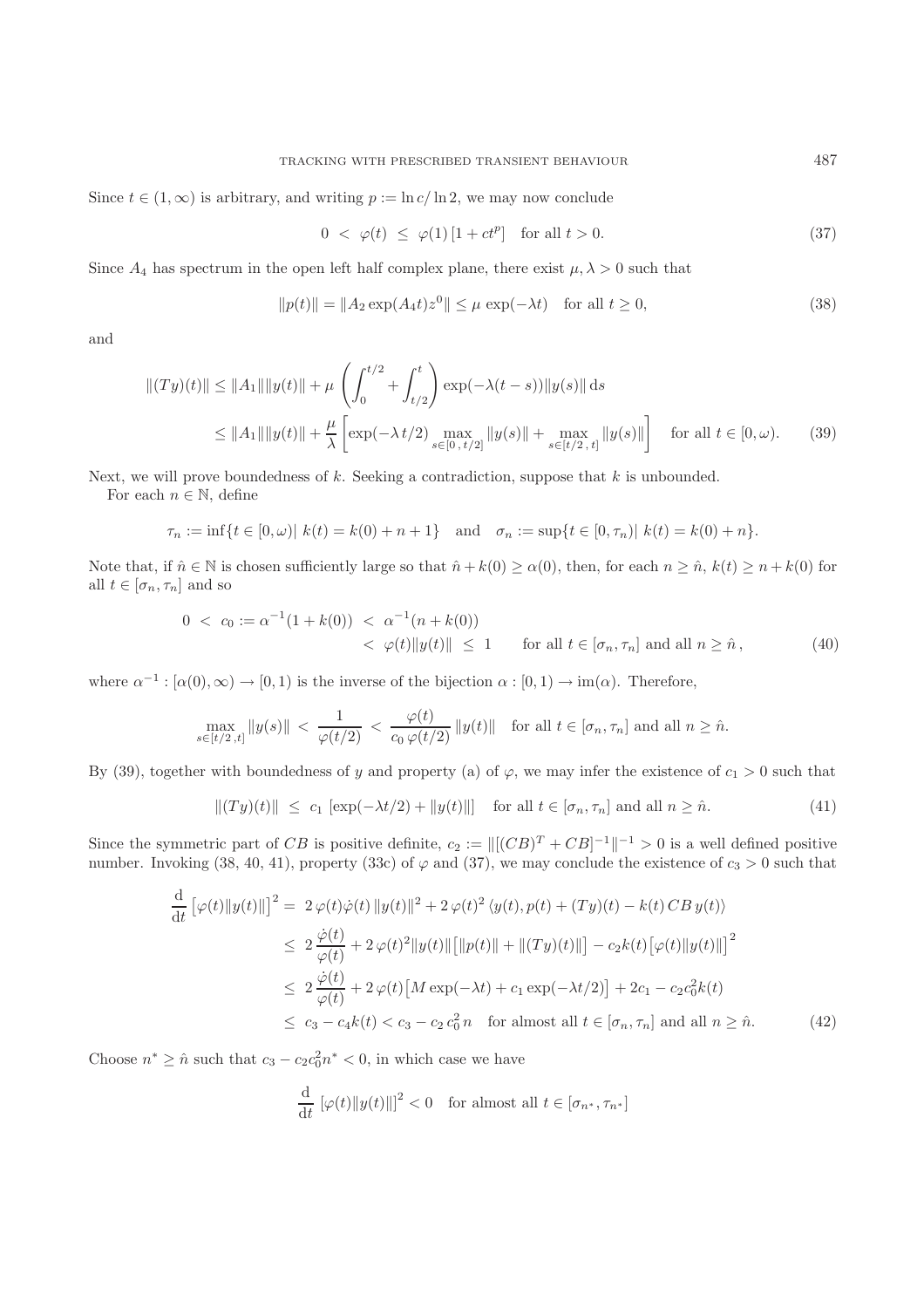and so  $\varphi(\tau_{n^*})||y(\tau_{n^*})|| < \varphi(\sigma_{n^*})||y(\sigma_{n^*})||$ , whence the contradiction:

$$
1 = k(\tau_{n^*}) - k(\sigma_{n^*}) = \alpha (\varphi(\tau_{n^*}) \| y(\tau_{n^*}) \|) - \alpha (\varphi(\sigma_{n^*}) \| y(\sigma_{n^*}) \|) < 0.
$$

Therefore, k is bounded.

By boundedness of  $t \mapsto k(t) = \alpha(\varphi(t) || y(t) ||)$ , there exists  $\varepsilon \in (0,1)$  such that  $\varphi(t) || y(t) || \leq 1 - \varepsilon$  for all  $t\in [0,\omega).$ 

By boundedness of y, there exists  $E > 0$  such that  $||y(t)|| \le E$  for all  $t \in [0, \omega)$ . Suppose  $\omega < \infty$ . Then

$$
\mathcal{C} := \{ (y, z) \in \mathbb{R}^M \times \mathbb{R} \mid \varphi(z) \|y\| \le 1 - \varepsilon, \|y\| \le E, z \in [0, \omega] \}
$$

is a compact subset of D with the property  $x(t)=(y(t), z(t)) \in C$  for all  $t \in [0, \omega)$ , which contradicts the fact that, by Theorem 5, there exists  $t' \in [0, \omega)$  such a that  $x(t') = (y(t'), z(t')) \notin \mathcal{C}$ . Therefore,  $\omega = \infty$ . This establishes assertions (i–iii) of the lemma.

Finally, assume that  $\varphi$  is unbounded. Then  $||y(t)|| < 1/\varphi(t) \to 0$  as  $t \to \infty$ . Since  $\sigma(A_4) \subset \mathbb{C}_-$ , the second untion in (35) yields that  $z(t) \to 0$  as  $t \to \infty$ . This completes the proof equation in (35) yields that  $z(t) \to 0$  as  $t \to \infty$ . This completes the proof.

In view of assertion (iv) of the Proposition 9 and choosing  $\varphi$  such that  $\varphi(0) = 0$ , global asymptotic stabilization of every linear system of the form (11) can be achieved by a control of the form  $u(t) = -k(t)y(t)$ which is neither adaptive nor dynamic, and with bounded gain function  $t \mapsto k(t) = \alpha(\varphi(t)||y(t)||)$ . In terms of complexity, this compares favourably with the well-known adaptive and dynamic strategy  $u(t) = -k(t)y(t)$ ,  $\dot{k}(t) = ||y(t)||^2$ , which also achieves asymptotic stabilization of every member of the same class and ensures that the adaptive gain function k is bounded<sup>5</sup>. Moreover, on one hand, the non-adaptive control has an added benefit: the transient behaviour of the output y can be prescribed through choice of  $\varphi$ . On the other hand, the adaptive strategy is applicable to a wider class of linear systems: the condition  $(CB)^{T} + CB > 0$  on the highfrequency gain can be weakened to the spectrum condition  $\sigma(CB) \subset \mathbb{C}_+$  without compromising its stabilization property. The non-adaptive control cannot tolerate the weakened condition: we elaborate this observation in the following remark:

**Remark 10.** We construct a counterexample which shows that the assertions of Proposition 9 are invalid if the assumption  $(CB)^{T} + CB > 0$  in (10) is relaxed to the spectrum condition  $\sigma(CB) \subset \mathbb{C}_{+}$ .

Consider the two-dimensional linear system, parameterized by  $\mu \in \mathbb{R}$ :

$$
\dot{y}(t) = M_{\mu}u(t), \quad M_{\mu} := \begin{bmatrix} 1 & \mu \\ 0 & 1 \end{bmatrix}
$$

which is of the admissible class S if, and only if,  $M_{\mu}^{T} + M_{\mu} > 0$  (equivalently,  $|\mu| < 2$ ). Note that  $\sigma(M_{\mu}) = \{1\}$ and so the spectrum condition is valid for all  $\mu \in \mathbb{R}$ . Let  $\alpha$  satisfy the hypotheses of Proposition 9 with  $\alpha(0) = 1$ , choose  $\varphi \equiv 1$ , and let B denote the open unit ball centred at  $0 \in \mathbb{R}^2$ . If  $|\mu| < 2$ , then, by Proposition 9, the initial-value problem

$$
\dot{y}(t) = -\alpha(||y(t)||)M_{\mu}y(t), \quad y(0) = y^{0} \in \mathbb{B}, \tag{43}
$$

has a solution and every solution y has maximal interval of existence  $\mathbb{R}_{\geq 0}$ . Moreover,  $y(t) \in \mathbb{B}$  for all  $t \in \mathbb{R}_{\geq 0}$ and  $t \mapsto k(t) = \alpha(||y(t)||)$  is bounded.

Now consider the case wherein  $|\mu| > 2$ . Seeking a contradiction, suppose that the assertions of the lemma are also valid in this case. Then, for every  $y^0 \in \mathbb{B}$ , every maximal solution y of (43) has interval of existence  $\mathbb{R}_{\geq 0}$ ; moreover  $y(t) \in \mathbb{B}$  for all  $t \in \mathbb{R}_{\geq 0}$  and  $\sup_{t>0} k(t) =: k^* < \infty$ . Let  $y : \mathbb{R}_{\geq 0} \to \mathbb{R}^2$  be a maximal solution.

<sup>5</sup>Note the trade-off: the adaptive control requires an additional dynamic equation when compared with the non-adaptive control, whilst, to ensure asymptotic stabilization, the latter requires an unbounded function  $\varphi$ ; however, we stress that  $\varphi(t) \|y(t)\| < 1$  for all  $t \geq 0$  and that the non-adaptive gain function  $t \mapsto \alpha(\varphi(t)||y(t)||)$  is bounded.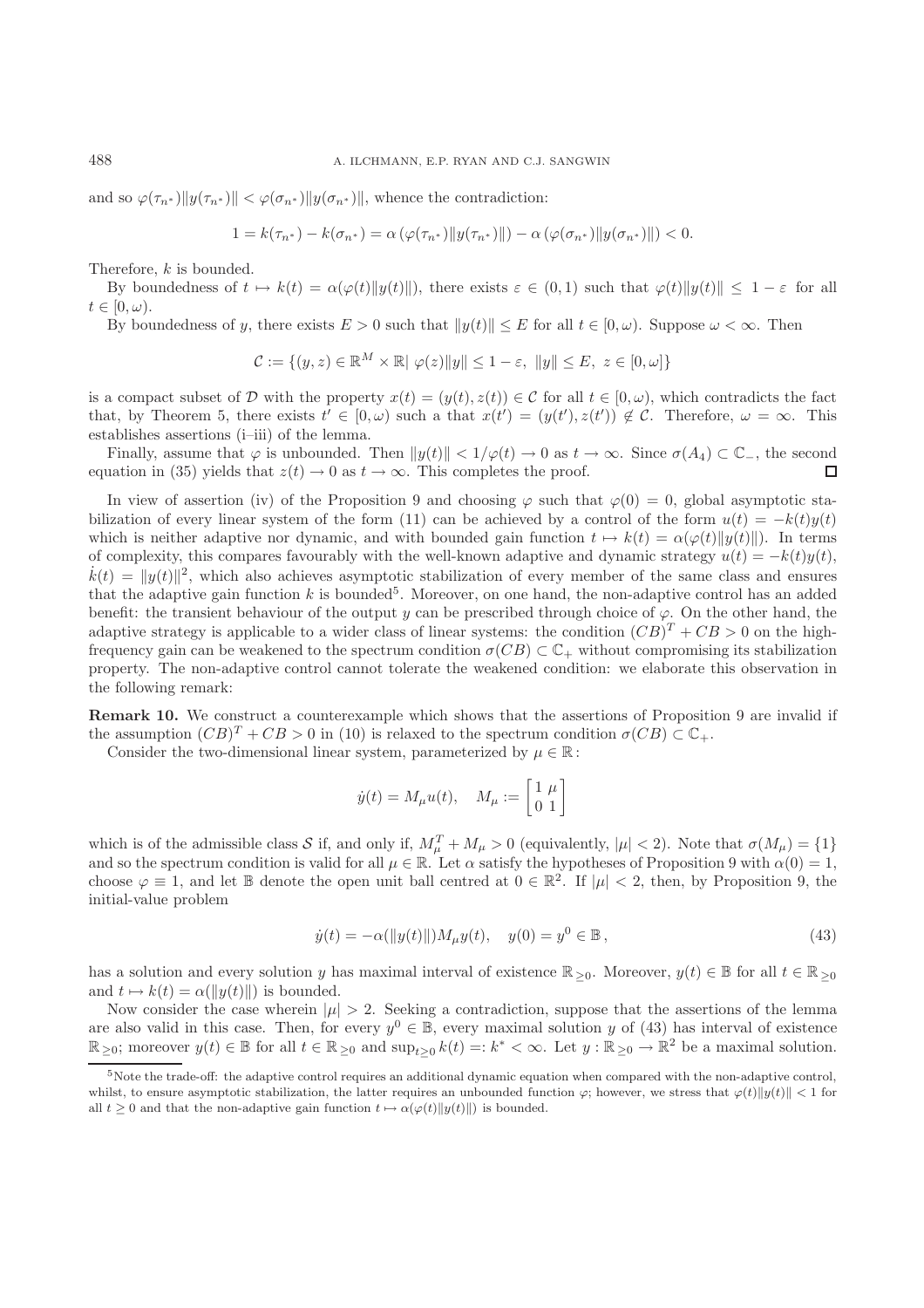Define the bijection  $K : \mathbb{R}_{\geq 0} \to \mathbb{R}_{\geq 0}$  by  $K(t) := \int_0^t k(s)ds$ . Observe that  $t \leq K(t) \leq k^*t$  for all  $t \in \mathbb{R}_{\geq 0}$ . Define  $z : \mathbb{R}_{\geq 0} \to \mathbb{R}^2$  by the relation  $z(K(t)) = y(t)$  for all  $t \in \mathbb{R}_{\geq 0}$ . Writing  $\tau = K(t)$ , we have

$$
\frac{d}{d\tau} z(\tau) = \frac{1}{k(t)} \frac{d}{dt} y(t) = -M_{\mu} y(t) = -M_{\mu} z(\tau), \quad z(0) = y^{0}.
$$

Therefore, the orbit  $y(\mathbb{R}_{\geq 0})$  of the solution y of the nonlinear initial-value problem (43) coincides with the positive semiorbit  $O^+ = \{(\exp - M_\mu \tau)y^0 | \tau \in \mathbb{R}_{\geq 0}\}\$  of the linear initial-value problem

$$
\frac{\mathrm{d}}{\mathrm{d}\tau}z(\tau) = -M_{\mu}z(\tau), \quad z(0) = y^0.
$$

Recalling that  $y(t) \in \mathbb{B}$  for all  $t \in \mathbb{R}_{\geq 0}$ , it follows that  $z(\tau) = (\exp - M_{\mu}\tau)y^0 \in \mathbb{B}$  for all  $\tau \in \mathbb{R}_{\geq 0}$ . Since  $y^0$  is an arbitrary point of B, we may infer that B is positively invariant under the linear flow, that is  $(\exp -M_\mu\tau)(B) \subset B$ for all  $\tau \in \mathbb{R}_{\geq 0}$ . Now,  $\langle z, -M_{\mu}z \rangle = -z_1^2 - z_2^2 - \mu z_1 z_2$  for all  $z = (z_1, z_2) \in \mathbb{R}^2$  and since  $|\mu| > 2$ , there exists  $z^* = (z_1^*, z_2^*) \in \mathbb{R}^2$  with  $||z^*|| = 1$  such that  $\langle z^*, -M_\mu z^* \rangle =: \varepsilon > 0$ . By continuity, there exists  $\delta \in (0, 1)$  such that  $\langle z, -M_\mu z \rangle > \varepsilon/2$  for all  $z \in \mathbb{B}$  with  $||z - z^*|| < \delta$ . Define  $m^* := ||M_\mu|| (= \sqrt{1 + |\mu| + \mu^2})$ . Let  $y^0 = kz^*$ with  $k := 1 - \delta \varepsilon/(2(\varepsilon + 2m^*)) \in (0, 1)$ . Then  $y^0 \in \mathbb{B}$  and so  $||z(\tau)|| = ||(\exp - M_\mu \tau)y^0|| < 1$  for all  $\tau \in \mathbb{R}_{\geq 0}$ . Then

$$
||z(\tau) - z^*|| \le ||z(\tau) - y^0|| + (1 - k) \le \int_0^t ||M_\mu z(s)||ds + (1 - k) \le m^* t + (1 - k)
$$
  

$$
\le \frac{m^*(1 - k^2)}{\varepsilon} + (1 - k) = (1 - k) \left(\frac{m^*(1 + k)}{\varepsilon} + 1\right)
$$
  

$$
< (1 - k) \left(\frac{2m^*}{\varepsilon} + 1\right) = \frac{\delta}{2} < \delta \quad \text{for all } t \in [0, (1 - k^2)/\varepsilon].
$$

Therefore  $(d/d\tau)\|z(\tau)\|^2 = 2\langle z(\tau), -M_u z(\tau) \rangle > \varepsilon$  for all  $t \in [0, (1-k^2)/\varepsilon]$  and so we arrive at the contradiction:  $1 > ||z((1 - k^2)/\varepsilon)||^2 > ||y^0||^2 + (1 - k^2) = 1.$ 

# 7. Simulations

The following simulations fulfil a triple purpose: (i) to illustrate the theoretical results of the previous sections, (ii) to compare the "funnel" control with the adaptive control proposed in [2] for a class of systems similar to class  $S$  of the present paper, and (iii) to compare the values of the gain function generated by funnel control with the constant gain value of the feedback controller (20) (the latter being unrealisable in practice as it depends on system data unavailable to the controller). Specifically, we consider a nonlinear system of the form

$$
\begin{pmatrix} \dot{y}_1(t) \\ \dot{y}_2(t) \end{pmatrix} = \begin{pmatrix} a_1y_1(t) + a_2|y_2(t)|^{\frac{1}{2}} + a_3y_1(t)y_1(t-h_1) + p_1(t) \\ a_4y_1(t) + a_5y_2(t)(y_1(t-h_2))^3 + a_6(\mathcal{B}y_2)(t) + p_2(t) \end{pmatrix} + Bu(t)
$$
\n(44)

for constants  $a_1,\ldots,a_6 \in \mathbb{R}, p = (p_1,p_2) \in L^{\infty}(\mathbb{R};\mathbb{R}^2)$  and  $B \in \mathbb{R}^{2\times 2}$  with  $B^T + B > 0$ . Here  $\beta$  denotes the backlash operator of Figure 5 (with parameter  $a > 0$ ). Let  $h := \max\{h_1, h_2\}$ , then by defining  $y := (y_1, y_2)$ , the operator

$$
T: C([-h, \infty]; \mathbb{R}^2) \to L^{\infty}(\mathbb{R}_{\geq 0}; \mathbb{R}^5), (Ty)(t) = (y_1(t), y_2(t), y_1(t - h_1), y_1(t - h_2), (\mathcal{B}y_2)(t)),
$$

 $w := (w_1, w_2, w_3, w_4, w_5), p = (p_1, p_2)$ , and continuous  $f : \mathbb{R}^2 \times \mathbb{R}^5 \times \mathbb{R}^2 \to \mathbb{R}^2$  and  $\hat{f} : \mathbb{R}^2 \times \mathbb{R}^5 \to \mathbb{R}^2$  by

$$
f(p, w, u) := \hat{f}(p, w) + Bu, \qquad \hat{f}(p, w) := \begin{pmatrix} a_1w_1 + a_2|w_2|^{\frac{1}{2}} + a_3w_1w_3 + p_1 \ a_4w_1 + a_5w_2w_4^3 + a_6w_5 + p_2 \end{pmatrix},
$$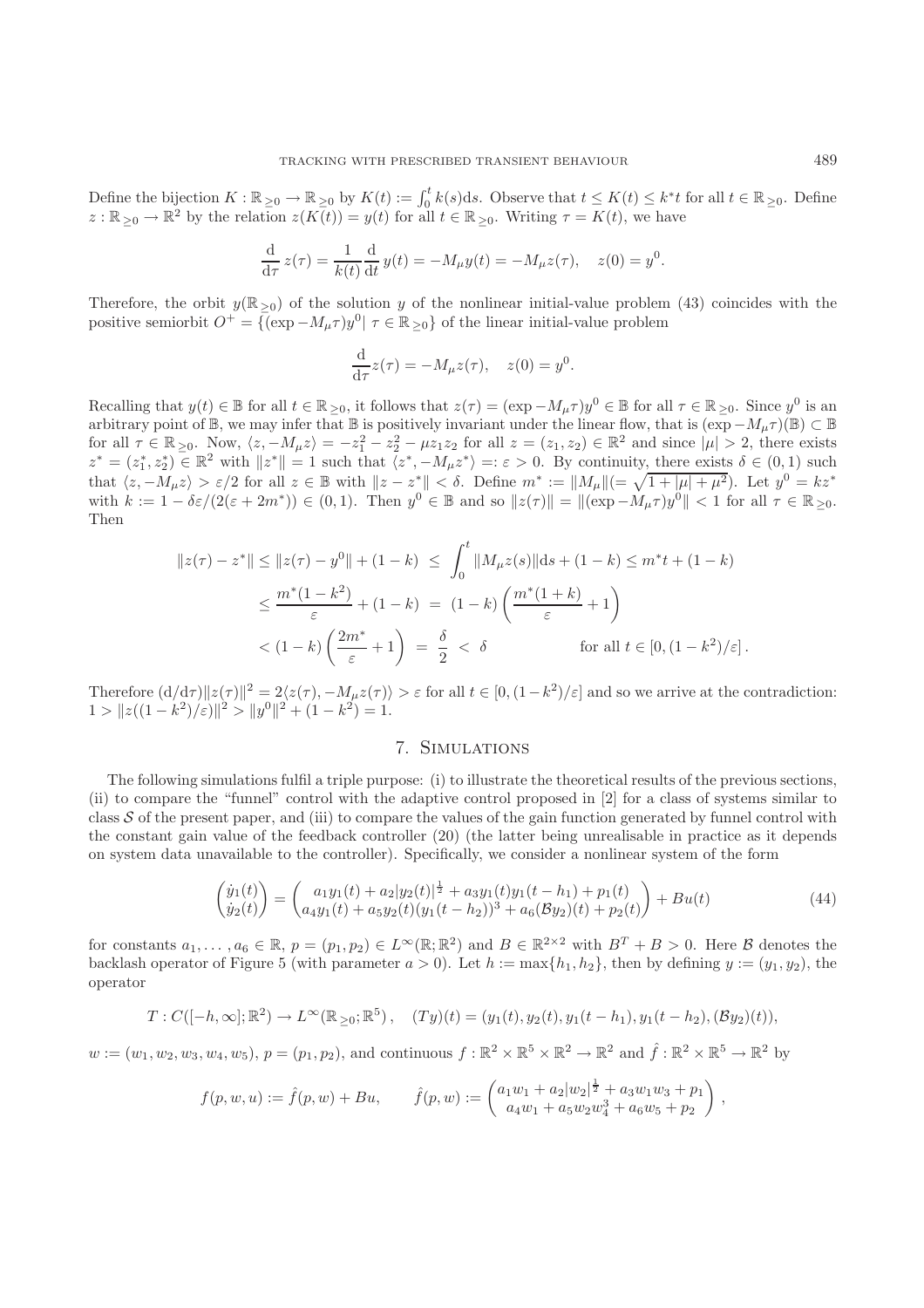we recast (44) in the form (1). Let  $\mathcal{C} \subset \mathbb{R}^{2\times 5}$  be compact. Then,

$$
\min_{(p,w)\in\mathcal{C}}\frac{\langle u,f(p,w,u)\rangle}{\|u\|}\geq -\max_{(p,w)\in\mathcal{C}}\|\hat{f}(p,w)\|+\frac{\langle u,Bu\rangle}{\|u\|}\quad\text{for all }u\in\mathbb{R}^2\,,
$$

and since  $B + B^T > 0$  we have Property 3 of Definition 3. Furthermore,  $T \in \mathcal{T}$ ,  $p \in L^{\infty}(\mathbb{R}; \mathbb{R}^2)$ , therefore  $(p, f, T) \in S$ . Thus (44) is of class S for any choice of parameters. For the purposes of numerical simulation, we arbitrarily fix the parameters and initial data of (44) as follows:

$$
a_1 = \ldots = a_6 = 1, \ h_1 = 1, \ h_2 = \frac{1}{2}, \ B = \begin{bmatrix} 1 & \frac{1}{2} \\ 0 & 1 \end{bmatrix}, \ (\mathcal{B}y_2)(0) = 0, \ a = \frac{1}{5},
$$

where  $a$  is the backlash parameter, and assume zero initial data

$$
(y_1(t), y_2(t)) = (0, 0)
$$
 for all  $t \in [-h, 0]$ .

Furthermore, as disturbance, we take  $p := (p_1, p_2)/5$ , where  $p_1, p_2$  are the first two coordinates of the solution of the initial-value problem for the Lorenz system

$$
\dot{p}_1(t) = p_2(t) - p_1(t), \qquad p_1(0) = 1,
$$
  
\n
$$
\dot{p}_2(t) = 2.8p_1(t) - 0.1p_2(t) - p_1(t)p_3(t), \qquad p_2(0) = 0,
$$
  
\n
$$
\dot{p}_3(t) = p_1(t)p_2(t) - \frac{8}{30}p_3(t), \qquad p_3(0) = 3.
$$

(The solution is chaotic but bounded on  $\mathbb{R}_{\geq 0}$ : see, for example [7], Appendix C.) The reference signal is assumed to be

$$
t \mapsto r(t) = (r_1(t), r_2(t)) = (\cos(t), \cos(t/2)).
$$

As performance funnel, we select  $\varphi$  as in (9) with parameters

$$
\lambda = 1/5, \ \varepsilon = 1/2, \ \tau = 7, \qquad \text{that is,} \quad t \mapsto \varphi(t) = \frac{10 \, t}{t + 7} \,. \tag{45}
$$

All simulations were performed using ode45 within MATLAB.

# 7.1. **Constant gain feedback**

Proposition 6 asserts the existence of a  $k^*$  such that, for each fixed  $k \geq k^*$ , the control (20) guarantees that the error evolves within the funnel (however, we reiterate that  $k^*$  depends on system data that is unavailable to the controller and so the constant-gain feedback is unrealisable). Figure 6 indicates that, for the chosen initial data and parameters, a gain value of  $k = 35$  is insufficiently large, whilst a value  $k = 45$  is more than adequate. Therefore, for the chosen initial data, a threshold gain value of approximately 40 provides a yardstick against which the efficiency of the proposed control (and of the adaptive control of [2]) may be measured. As discussed below, the adaptive control yields a limiting gain value close to the constant threshold value 40 and the funnel control generates a gain function with average value significantly lower than the constant threshold value.

## 7.2. **Adaptive** λ**-tracking**

Reference [2] contains an investigation (related to that of the present paper) of controlled nonlinear functional differential equations of the form

$$
\dot{y}(t) = f(p(t), (Ty)(t)) + g(p(t), (Ty)(t), u(t)), \quad y|_{[-h,0]} = y^0 \in C([-h,0]; \mathbb{R}^M), \tag{46}
$$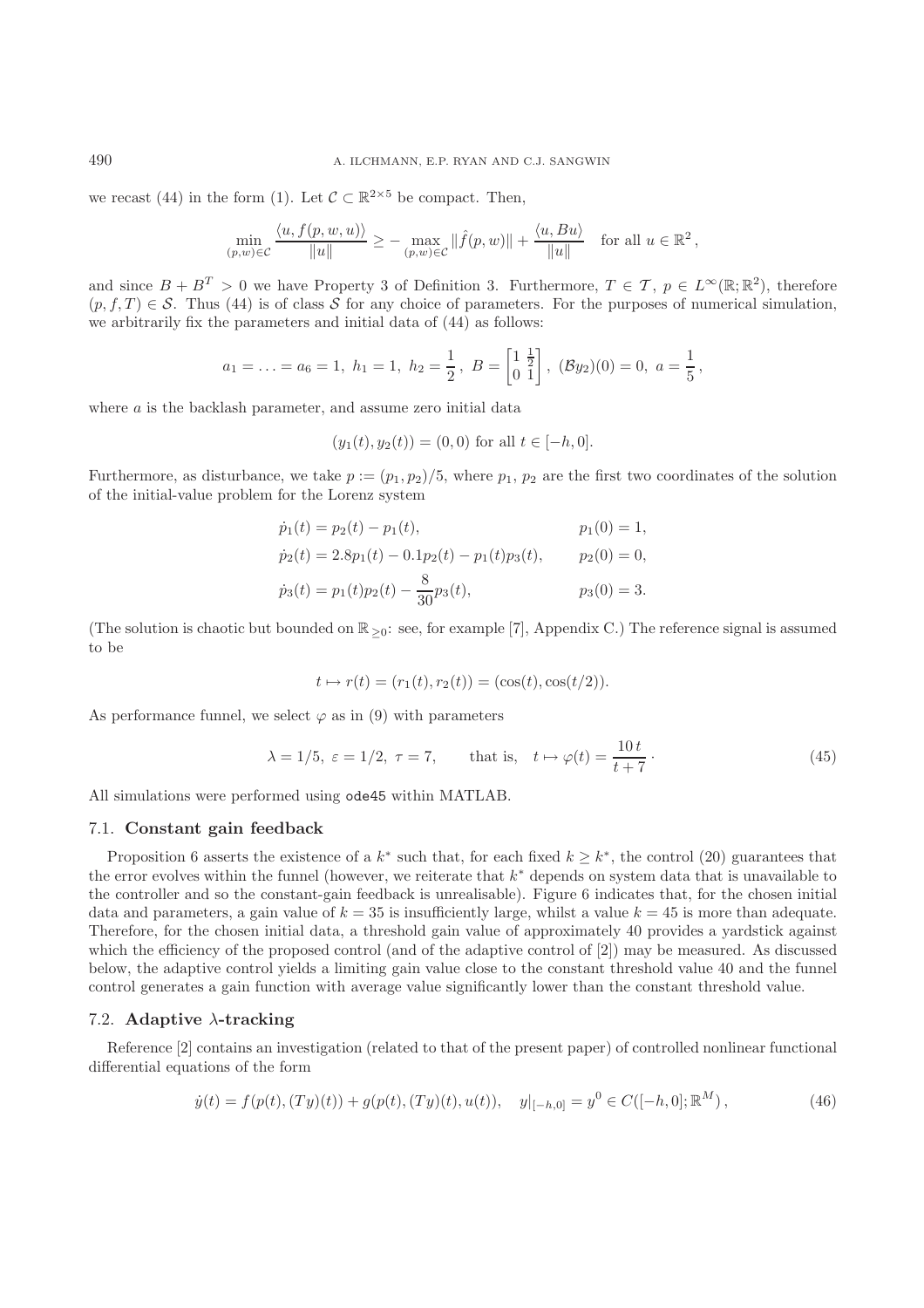

FIGURE 6. Constant gain feedback control (20) of system (44):  $||e(\cdot)||$  for  $k = 35, 40, 45$ ; funnel boundary (45).

with essentially bounded p,  $T \in \mathcal{T}$  (as in the present paper), and  $f : \mathbb{R}^P \times \mathbb{R}^Q \to \mathbb{R}^M$  and  $q : \mathbb{R}^Q \times \mathbb{R}^Q \times \mathbb{R}^M \to \mathbb{R}^M$ continuous. In addition, [2] posits:

(a) the existence of a continuous, increasing functions  $\alpha_f$  such that, for every compact set  $\mathcal{C} \subset \mathbb{R}^P$ , there exists  $c_f$  with

$$
|| f(p, w) || \leq c_f [1 + \alpha_f(||w||)] \quad \text{for all} \quad (p, w) \in \mathcal{C} \times \mathbb{R}^Q ;
$$

*(b) the existence of a continuous increasing function*  $\alpha_T$  *and constant*  $c_T$  *such that* 

$$
||(Ty)(t)|| \leq c_T \left[1 + \max_{s \in [0,t]} \alpha_T(||y(s)||)\right] \quad \text{ for all } \ t \geq 0;
$$

*(c) for every compact set*  $\mathcal{C} \subset \mathbb{R}^P$  *there exists a positive-definite, symmetric*  $G \in \mathbb{R}^{M \times M}$  *such that*

$$
\langle Gu, g(p, w, u) \rangle \ge ||u||^2 \quad \text{for all } (p, w, u) \in C \times \mathbb{R}^Q \times \mathbb{R}^M.
$$

Under the above hypotheses, an adaptive control is developed in [2], with a "dead-zone" in the gain adaptation, that achieves the following control objective: for every system of the admissible class, every reference signal  $r \in \mathcal{R}$  every prescribed  $\lambda > 0$ , all variables of the closed-loop system are bounded and the tracking error tends asymptotically to the ball  $\mathbb{B}_{\lambda}^{M}$ , that is,  $\lim_{t\to\infty}$  dist( $||e(t)||, [0, \lambda)$ ) = 0. For the system (44), hypotheses (a, b) and (c) hold with  $\alpha_f : s \mapsto s^4$ ,  $\alpha_T : s \mapsto s$  and  $G = I$ , in which case an admissible adaptive feedback control of the class considered in [2] is

$$
u(t) = -k(t)[1 + ||e(t)||^3]e(t), \quad \dot{x}(t) = 10 d_\lambda(||e(t)||) + d_\lambda(||e(t)||)^3, \quad e(t) := y(t) - r(t), \tag{47}
$$

where the continuous function  $d_{\lambda}: \mathbb{R}_{\geq 0} \to \mathbb{R}_{\geq 0}$  is given by  $d_{\lambda}(s) := \max\{0, s - \lambda\}.$ 

For system (44), with the above-chosen parameter values and initial data, performance under the adaptive controller, with initial data  $k(t) = 0$  for all  $t \in [-h, 0]$  and with  $\lambda := \lim_{t \to \infty} 1/\varphi(t) = 1/10$ , is shown in Figures 7, 8. Convergence of the gain is guaranteed; as indicated by Figure 8, the limiting gain value is close to the constant gain threshold value 40. Note that performance issues, central to the present paper, are not captured in the adaptive approach: the transient behaviour is not predictable and one may not stipulate a time  $\tau > 0$  after which the error is guaranteed to evolve in the ball  $\mathbb{B}_{\lambda}^{M}$ .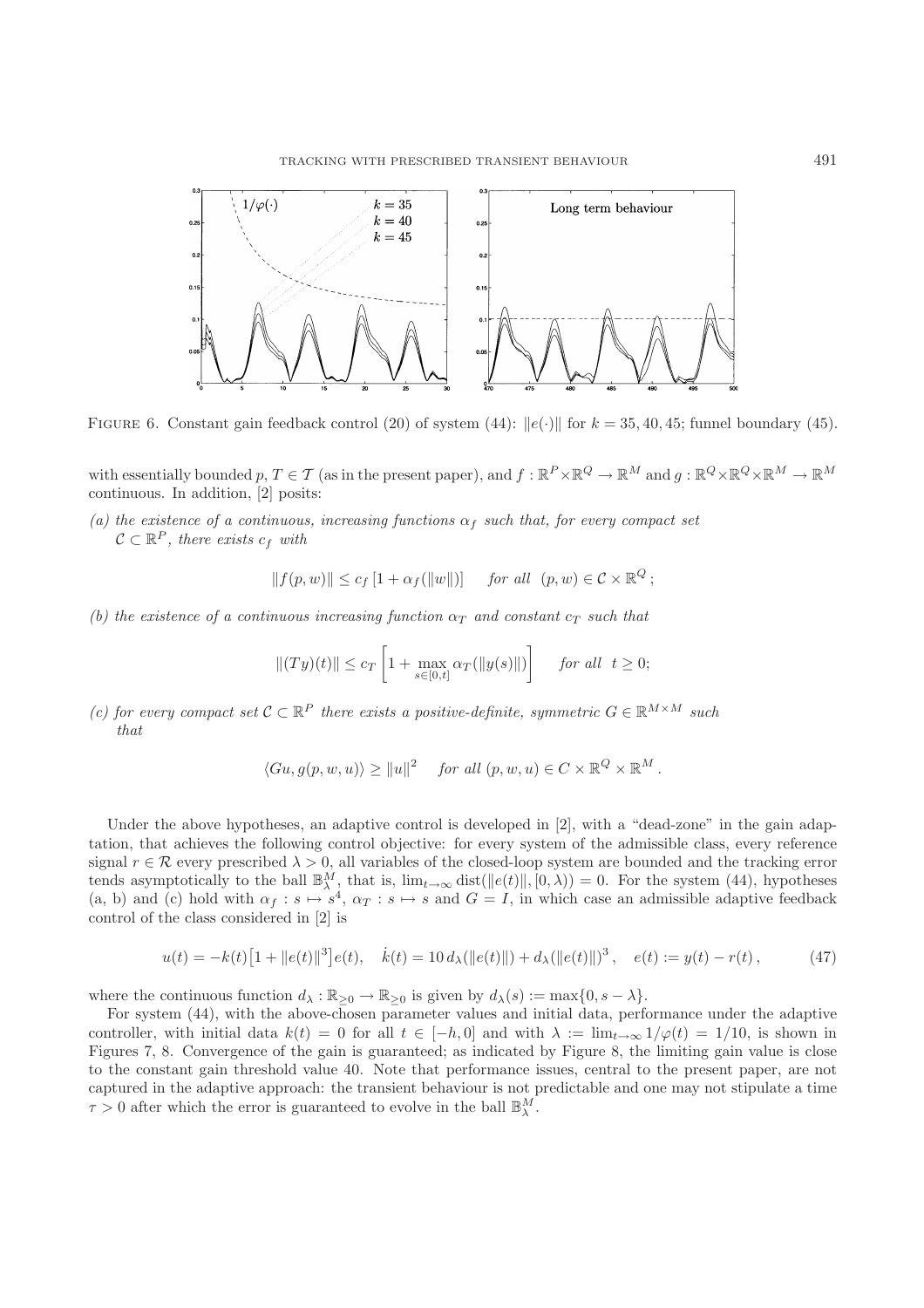

FIGURE 7. Adaptive  $\lambda$ -tracking control (47) of system (44). Upper: components of system output (solid lines) and reference signal (dashed lines). Lower: adaptive gain  $k(.)$ .



FIGURE 8. Adaptive  $\lambda$ -tracking control (47) of system (44): error  $||e(\cdot)||$ .



Figure 9. System (44) under funnel control (27) with funnel envelope (45). Upper: components of system output (solid lines) and reference signal (dashed lines). Lower: components of error (solid lines) and funnel boundary (dashed line).

# 7.3. **Tracking by funnel control**

Finally, we consider the feedback control (27) with  $\alpha(s) := 1/(1-s)$  and funnel envelope (45); since  $\varphi(0) = 0$ the feasibility condition of (28) is vacuous. For system (44), with the above-chosen parameter values and initial data, Figures 9–11 show the output evolving within the funnel as predicted by Theorem 5. Notice that the